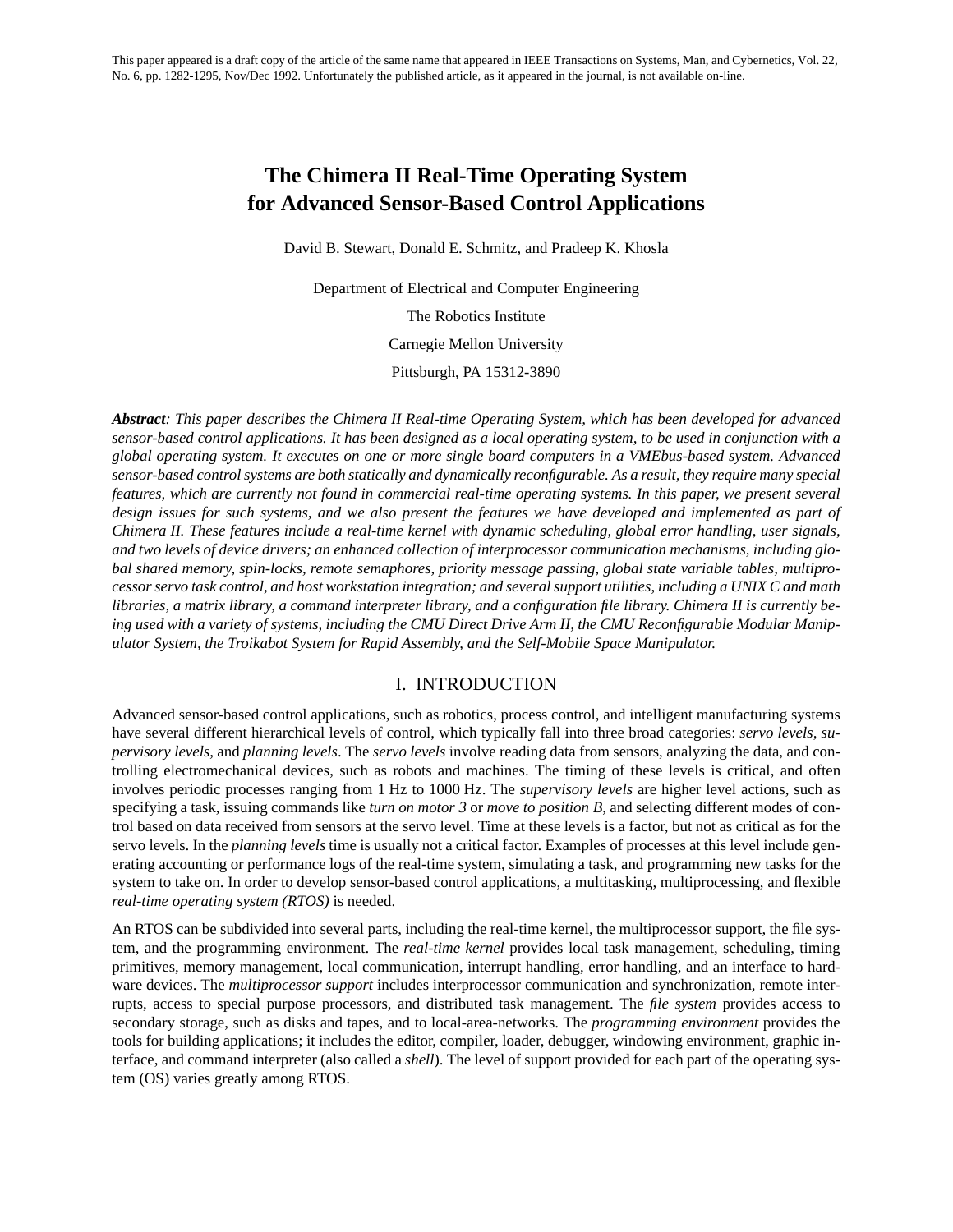In this paper, we present the Chimera II Real-Time Operating System, which has been designed especially to support advanced sensor-based control applications. Chimera II is designed as a *local OS* within a global/local OS framework, as shown in Figure 1. In such a framework, the global OS provides the programming environment and file system, while the local OS provides the real-time kernel, multiprocessor support, and an interface to the global OS. For many applications the global OS may be non-real-time, such as UNIX or Mach. However, the use of a real-time global OS such as Alpha OS [7] and RT-Mach [30] can add real-time predictability to file accesses, networking, and graphical user interfaces.

Most commercial RTOS, including iRMX II [5], OS-9 [13], and pSOS+ [24], do not use the global/local OS framework, and hence they provide their own custom programming environment and file system. The environments, including the editors, compilers, file system, and graphics facilities are generally inferior to their counterparts in UNIX-based OS. In addition, since much development effort for these RTOS goes into the programming environment, they have inferior real-time kernels as compared to other RTOS. Some commercial RTOS, such as VRTX [20] and VxWorks [32], do use the global/local OS framework. However, as compared to Chimera II, they provide very little multiprocessor support, and their communications interface to the global OS is limited to networking protocols, thus making the communication slow and inflexible. The commercial RTOS only provide basic kernel features, such as static priority scheduling and very limited exception handling capabilities, and multiprocessor support is minimal or non-existent. Previous research efforts in developing an RTOS for sensor-based control systems include Condor [18], the Spring Kernel [25], Sage [21], Chimera [23], and Harmony [3]. They have generally only concentrated on selected features for the real-time kernel, or were designed for a specific target application. Chimera II differs from these systems in that it not only provides the basic necessities of an RTOS, but also provides the advanced features required for implementation of advanced sensor-based control systems, which may be both dynamically and statically reconfigurable.

### II. DESIGN ISSUES

Advanced sensor-based control systems should be *dynamically reconfigurable*, even for the simplest of applications. Consider the example of a robotic manipulator which is required to move an object whose location is known. This task can be broken up into three separate phases: pick up object; move to new position; put down object. When the manipulator is picking up the object, it must use force control for contacting the object, and gripper control to properly pick up the object. To move the object a different controller is required for the free motion phase. Possibly vision processing is also required to track the object's target location. To put down the object, force control and gripper control is again needed. The set of modules executing and the sensors required during each phase is different. Some of the modules and sensors are shared by the different phases, while others must be dynamically changed. As applications become more complex, the number of possible configurations also increases.

Advanced sensor-based control systems should be implemented on open-architecture hardware, so that new sensors and additional processing may be incrementally added to the system to increase the system's intelligence. In addition, the hardware and set of software configurations may have to be changed to support a different class of applications. Thus advanced sensor-based control systems must also be *statically reconfigurable*.

Several design issues, discussed in detail below, were considered in developing Chimera II, an RTOS for advanced sensor-based control systems that are both statically and dynamically reconfigurable.

#### *A. Programming Environment and File System*

The basic functionality found in all RTOS includes the programming environment, the file system, and the real-time kernel. The programming environment is required to quickly develop, debug, and maintain code. The basic requirements for the environment are an editor, a high-level language compiler, a linker, and a loader. The file system is required to store code and data on secondary storage, and to electronically transfer information to other systems. In order to provide all of the advantages of the full-featured programming environments and file systems of today's UNIX workstations, we adopted the global/local OS framework, and developed Chimera II as a local OS. Chimera II then requires a global OS to operate as the *host*, which makes all of the global OS's programming environment and file system features available to Chimera II. Given such a framework, we have developed a powerful interface between the host workstation and real-time environment, as described in Section III.B.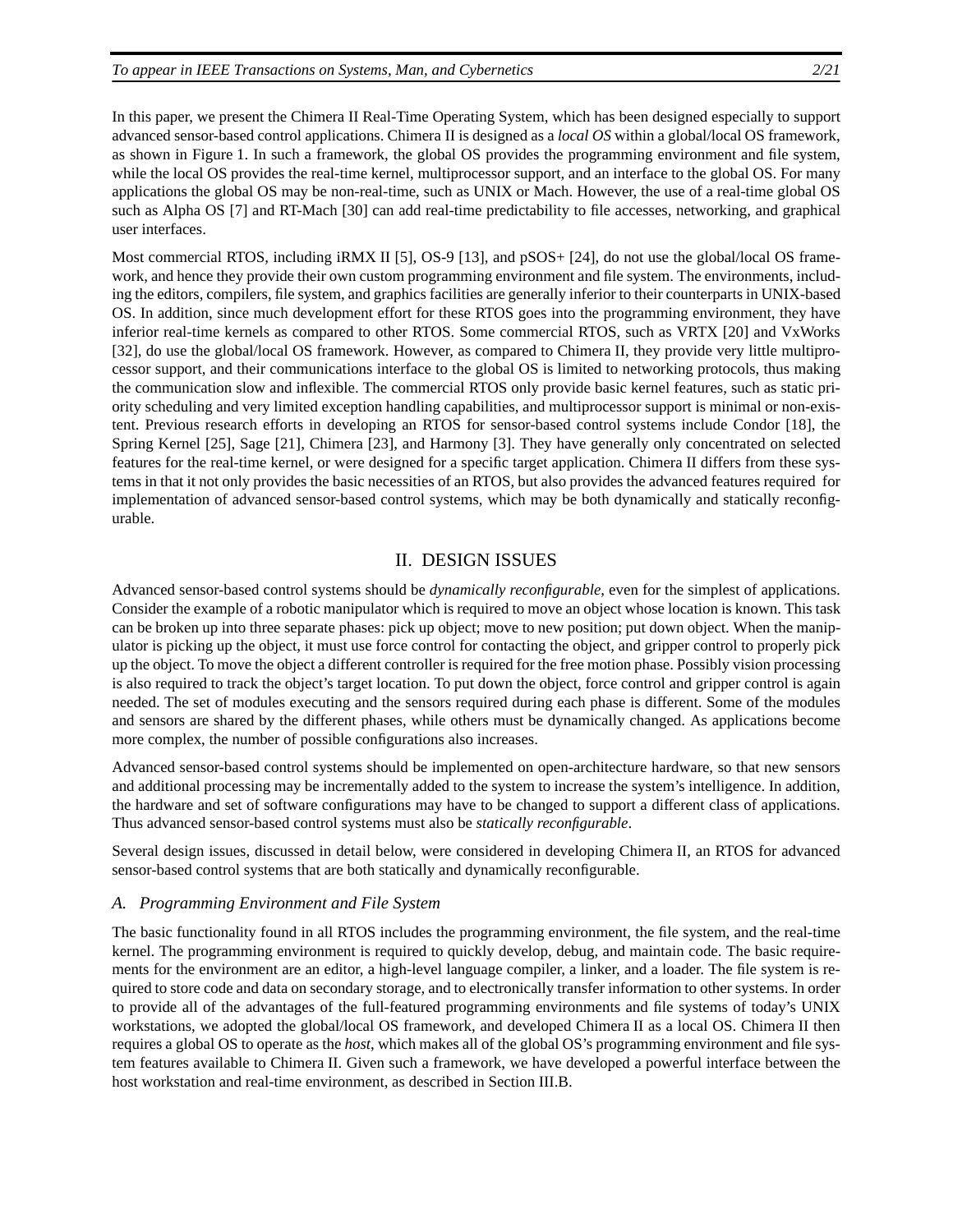A typical hardware configuration for advanced sensor-based control applications may consist of multiple general purpose processors, possibly on multiple buses. The system may contain special processing units, such as floating point accelerators, digital signal processors, and image processing systems. The system will also include interfaces to several sensory devices, such as force sensors, cameras, tactile sensors, and range finders to gather data about the environment, and a variety of control devices such as actuators, switches, and amplifiers to control electromechanical equipment. We have implemented Chimera II around the VMEbus [16], since it is the most popular bus standard. However, much of the design of Chimera II is independent of the target hardware architecture, and hence can be used with other architectures.

Figure 2 shows a typical hardware configuration. General purpose processing is provided by commercially-available single board computers, which we call *real-time processing units (RTPUs)*. We have chosen to support the Motorola MC680x0 family of general purpose processors because of their popularity and their one-to-one mapping of hardware signals with the VMEbus signals [15]. The design of Chimera II allows other processor-based RTPUs, such as the Intel 80x86 and SPARC families, to also be used; however, we currently have not ported any software to those platforms. Any VMEbus-based I/O device or special purpose processor can be incorporated into Chimera II, by using the twolevel device driver support offered by our OS.

### *C. Real-Time Kernel*

The real-time kernel must include all the basic features found in any RTOS. These include task management, memory management, local shared memory, local semaphores, timer access, and hardware independence. *Task management* includes actions such as creating, destroying, blocking, waking up, setting priorities, and scheduling of concurrent tasks. *Memory management* is the allocation and deallocation of physical memory. We do not consider virtual memory, because we are not aware of any method to do paging in real-time. *Local shared memory* allows tasks on the same RTPU to share memory. *Local semaphores* provide basic synchronization for tasks on the same RTPU. *Timer access* allows the execution of tasks to be controlled by time. *Hardware independence* is a virtual machine layer, which allows user software to use the hardware without having to program hardware specific code. The level of hardware independence provided by an OS varies. We have developed an expanded real-time kernel suitable for reconfigurable systems. In addition to the basic kernel functions, our kernel also provides dynamic scheduling, two levels of device drivers, built-in control of timers, and global error handling. Details of the Chimera II kernel are given in Section III.A.

### *D. Interprocessor Communication and Synchronization*

Most RTOS give very few mechanisms for interprocessor communication (IPC) and synchronization. The mechanisms available generally include support for an atomic read-modify-write instruction for limiting access to critical sections, and some form of message passing for higher-level communication. The VMEbus by default offers shared memory; however, most RTOS do not make any provisions for allocating that memory, or for automatically performing the address calculations required to access different parts of memory on the VMEbus. As a result, programs which use any of these mechanisms become bound to a single processor. The same code cannot execute on a different processor, without modification of VMEbus addresses, or in the case of message passing, modifying the names of the source and destination of the messages. In a reconfigurable system, modules must be designed such that they are independent of the target RTPU; hence these methods are not satisfactory. Second, these mechanisms do not provide all the tools desirable for quickly developing multiprocessor applications. In Section III.B. we describe the enhanced IPC and synchronization mechanisms developed in Chimera II, including global shared memory, spin-locks, remote semaphores, prioritized message passing, global state variables, and multiprocessor task control.

# *E. Predictability*

The primary concern in a real-time system is not that it is fast, but rather that it is *predictable*. A fast system with unpredictable behavior can cause serious damage. In theory, the rate monotonic algorithm [10] is used to ensure predictable execution. However, this static scheduling algorithm is not suitable for dynamically reconfigurable systems and does not provide the CPU utilization achievable with dynamic scheduling algorithms [11]. We have developed the *maximum-urgency-first* algorithm to provide a predictable dynamic scheduling algorithm [26]. This algorithm has been implemented as the default scheduler for Chimera II. Support for the rate monotonic algorithm, as is provided in most RTOS, is also available with the default scheduler.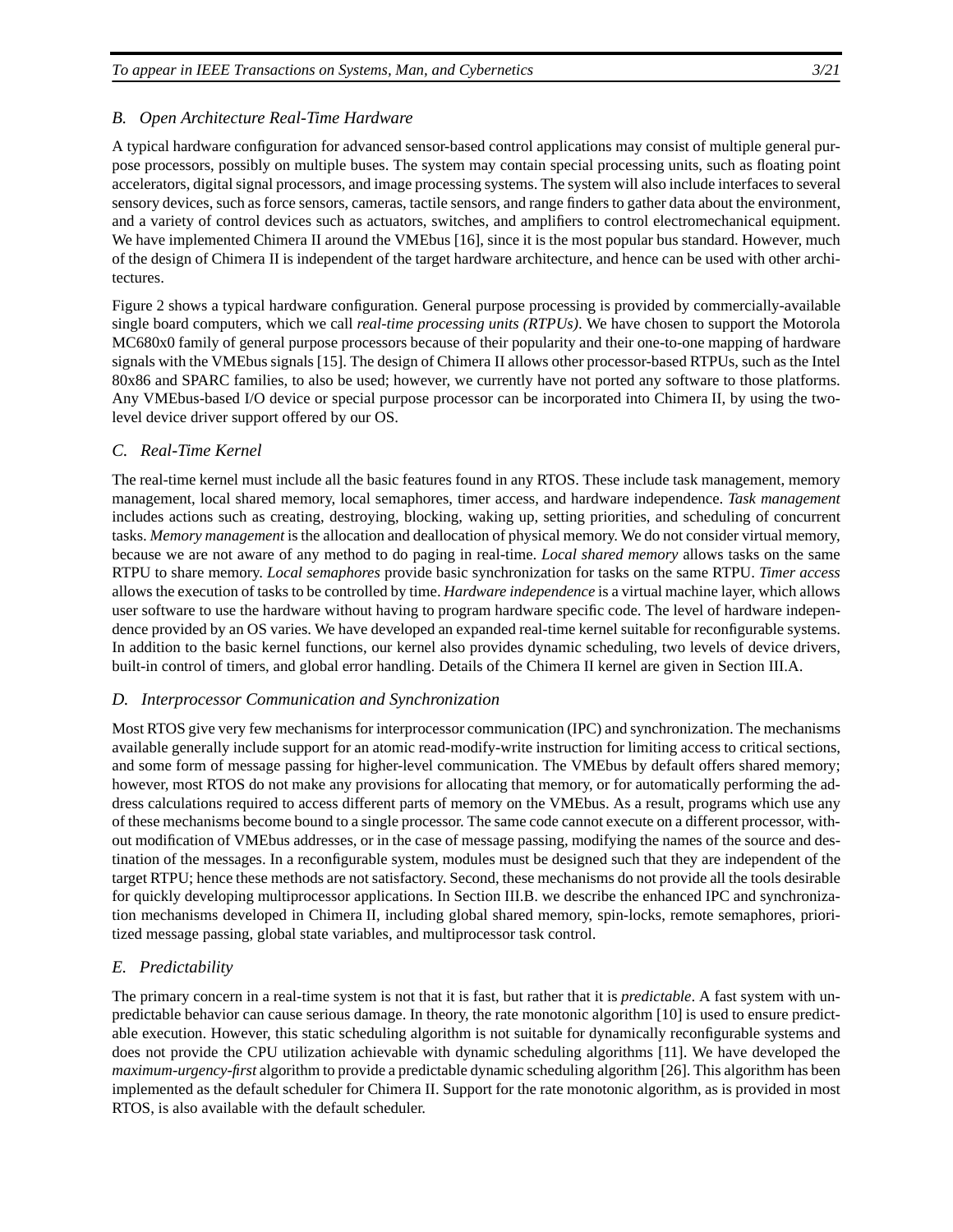Most real-time scheduling theory concentrates on ensuring that tasks always meet their deadlines. However, nothing is said about what happens to tasks that fail to meet deadlines. In addition, even though a task can meet all deadlines in theory, abnormalities in the implementation may cause the task to miss its deadline in practice. In Chimera II we have addressed this issue by designing a deadline failure handling mechanism, which allows an exception handler to be automatically called when a task fails to meet its deadline. Possible error handling includes aborting the task and preparing it to restart the next period; sending a message to some other part of the system to handler the error; performing emergency handling, such as a graceful shutdown of the system or sounding an alarm; maintaining statistics on failure frequency to aid in tuning the system; or in the case of iterative algorithms, returning the current approximate value regardless of precision. Details of the Chimera II scheduler and deadline failure handling are included in Section III.A.

Deadline failures account for only one of the many types of errors which may occur in a system. Deadline failures are unique in that the errors are a function of time. Other errors that may occur in a system include hardware failures, software bugs, invalid data, invalid states, and processor exceptions. These errors may occur at any time, and are often detected within the user's code through the use of consistency *if-then* statements. The most typical method of dealing with these errors is to have the routine detecting the error to either handle it itself, or to return an error value, such as –1. Unfortunately, in a hierarchical software architecture, this method has two major problems. First, the exception handling code is embedded within the application code, making the code inflexible and difficult to maintain. Second, if an error occurs at the lowest level of the architecture, and it is only to be handled by a higher level module, then the error must be continually passed up through the intermediate software levels. This method is both cumbersome to code, and is also very inefficient, in that the time to enter the exception handling code requires the additional overhead of propagating the error through multiple hierarchical levels. In Chimera II we have developed a *global error handling mechanism*, which allows exception handling code and main program code to be coded independently. Details are given in Section III.A.

### *F. Modular and Reusable Software*

In order to save on development time and make software more maintainable, it is generally accepted that applications should be designed in a modular fashion, and the software modules should be reusable. Chimera II extends this ideology to practice, by providing the tools which make it possible to quickly develop modular and reusable software. First, all communication mechanisms are processor transparent, and hence modules can be developed without knowledge of the final target hardware architecture. Second, the two-level device drivers supported by Chimera II provide a standard interface not only to I/O devices, as offered by other RTOS, but also to sensors and actuators. Third, the servo task control mechanism forces the programmer to develop code as reconfigurable, hence resulting in reusable modules. Each module can then execute on any RTPU at any frequency, and all modules can be controlled by a single task. The modules form a library of modules, any of which can be used in later systems without the need for recompiling any parts of the code. The intercommunication between the modules is handled automatically using a high-performance global state variable table mechanism. The servo task control mechanism and global state variable table are described in Section III.B. Details on developing a library of reusable modules can be found in [27].

### *G. Libraries*

The usefulness of an operating system does not only lie in the features given, but also on the supporting libraries, which save on application development time. Like most other RTOS, Chimera II provides the standard UNIX C and math libraries. It also provides a concurrent standard I/O library (stdio), which is suitable for using the stdio facilities in a multiprocessor environment. In addition, several other libraries are provided, which are generally not found in other OS. These include a matrix math library, a command line interpreter library, and a configuration file support library. These libraries provide utilities which are often required by advanced sensor-based control applications. More details on these libraries are in Section III.C.

### III. SOFTWARE ARCHITECTURE

The Chimera II software is divided into two distinct parts: 1) Code that runs on the RTPUs, and 2) Code that runs on the host workstation.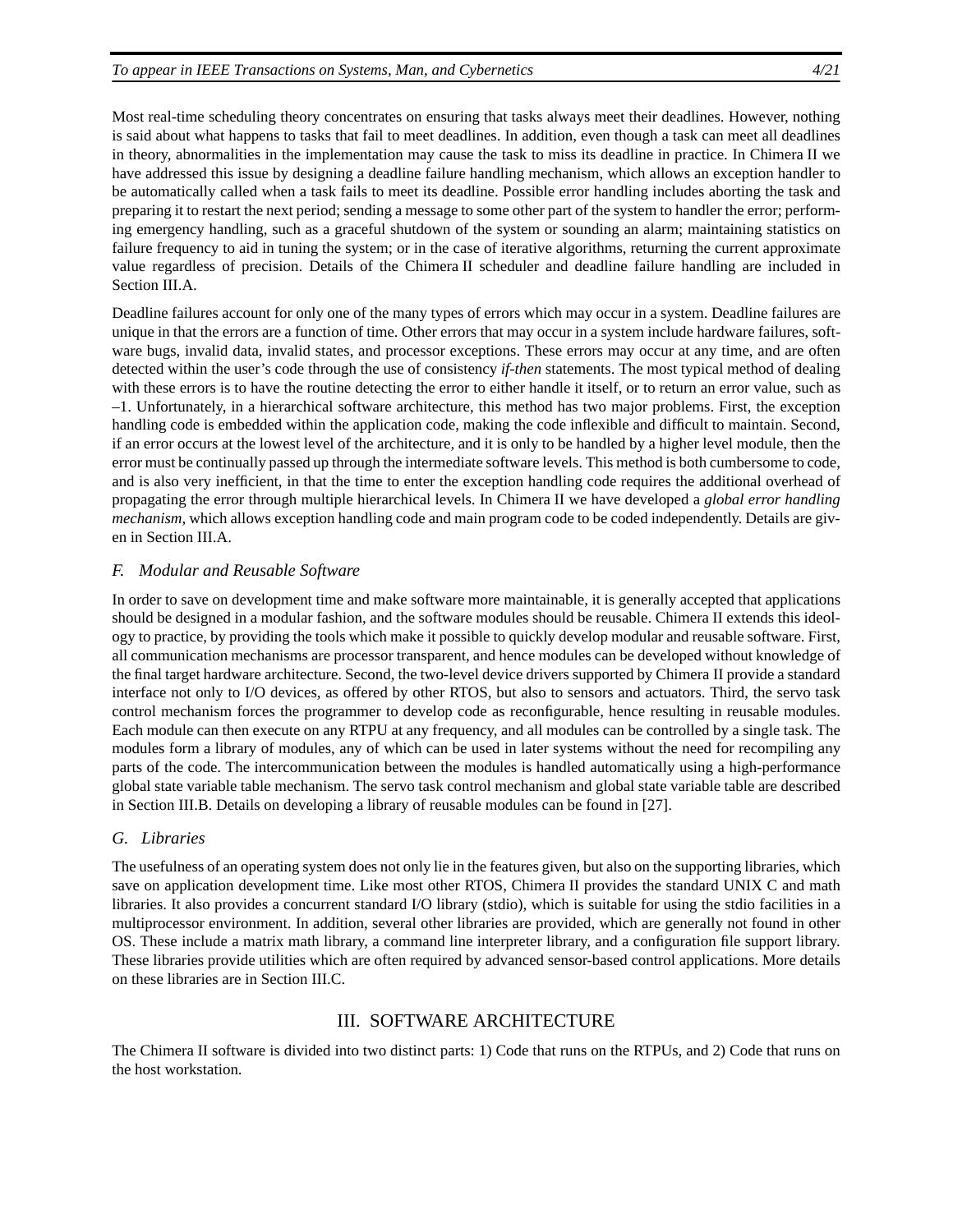Figure 3 shows the data flow diagram for code that runs on the RTPUs. On each RTPU, user tasks execute concurrently, communicating with each other through local shared memory and local semaphores. They also have direct access to local I/O devices, and can communicate with other processors using any of the IPC mechanisms available. Each RTPU has a server task which constantly monitors the *express mail*. The express mail is used to initialize IPC services and to provide access to the extended file system. The server translates symbolic names into pointers, and performs any necessary calculations to translate addresses within various address spaces on the VMEbus. A copy of the Chimera II kernel executes on each RTPU. The kernel provides a real-time multitasking environment for executing the tasks concurrently.

The *host workstation* is also an integral part of the Chimera II environment. Figure 4 shows the data-flow diagram for code that executes on the host. Three categories of processes execute on the host: the server process, console processes, and user processes. All processes communicate via local shared memory and semaphore facilities available in the host's global OS.The host's server provides similar functionality as the server on the RTPUs. In addition, it can access the host file system directly, and it includes special primitives to support the console processes. The *console process* provides the user interface which serves to download and execute programs on the RTPUs. The console process also provides the *stdin, stdout, a*nd *stderr* files for tasks executing on the RTPUs. A single console process can control all RTPUs within the system. However, if multiple RTPUs are using *stdin*, only one of them can have it active at once. Other tasks reading from *stdin* block, and send a *Waiting for TTY Input* message to the user's terminal, similar to the way UNIX handles background processes. If multiple RTPUs require *stdin* simultaneously, then multiple instances of the console process can be created, each in a separate window on the host workstation.

User processes are just like any other UNIX process running on the host workstation, except that an additional Chimera II library is linked in, allowing the process to use the Chimera II IPC package. By using this library, the host workstation appears as an RTPU to the other RTPUs, thus making communication between the host workstation and RTPUs transparent. The host processes can thus read from and write into the memory of any RTPU, send or receive messages, or synchronize using remote semaphores. This powerful feature allows users to create their own custom user interfaces, which possibly include graphics or windowing facilities offered by the host workstation.

#### *A. Real-Time Kernel*

One of the important goals of the kernel is to provide the required functionality at the highest performance possible. In our system, this is achieved by sacrificing traditional operating system features, such as virtual memory and intertask security. Our basis for measuring performance is the amount of CPU time during normal execution which must be dedicated to the operating system functions, such as scheduling, task switching, and communication overhead. The major design decisions that we made in developing the Chimera II kernel are described below.

*1) Tasks:* A task in Chimera II is also known as a thread or lightweight process in other operating systems. A user program which is downloaded into an RTPU consists of a single executable file. The kernel is supplied as a C library and is linked into the executable image. When a program is downloaded to an RTPU and executed, some kernel initialization is performed, following which the user's *main()* routine is *spawned* as a task. Any other task can then be started from *main()*.

*2) Inter-task Security:* Typically, all of the tasks running on a given RTPU (or set of RTPUs) are designed to cooperate. We have sacrificed inter-task protection, allowing one task to access the address space of any other task. This eliminates a large amount of overhead incurred in performing system calls or their equivalents. In general, inter-task security is desirable for two reasons: 1) to prevent multiple users or independent processes from infringing on other processes in the system; and 2) to contain software errors within a faulting module for better control of error handling. Although Chimera II is multitasking and multiprocessor, it is designed to be single user. Two totally separate control systems should each have their own installation of Chimera II. This is necessary if predictable execution of each system must be maintained. Therefore the first reason for wanting inter-task security is not applicable to Chimera II. As for containing errors within a software module, inter-task security prevents corrupting memory of other modules, and causes the faulting module to abort. These types of errors typically occur due to software bugs. The global error handling mechanism has some facilities for automatically detecting bugs, such as memory corruption errors or bad arguments to system calls, and hence provides an alternate method for handling software errors.

*3) Task Management:* Chimera II provides the kernel task management features typical to all RTOS, including creating, suspending, restarting, preempting and scheduling. In addition, Chimera II provides a different approach to han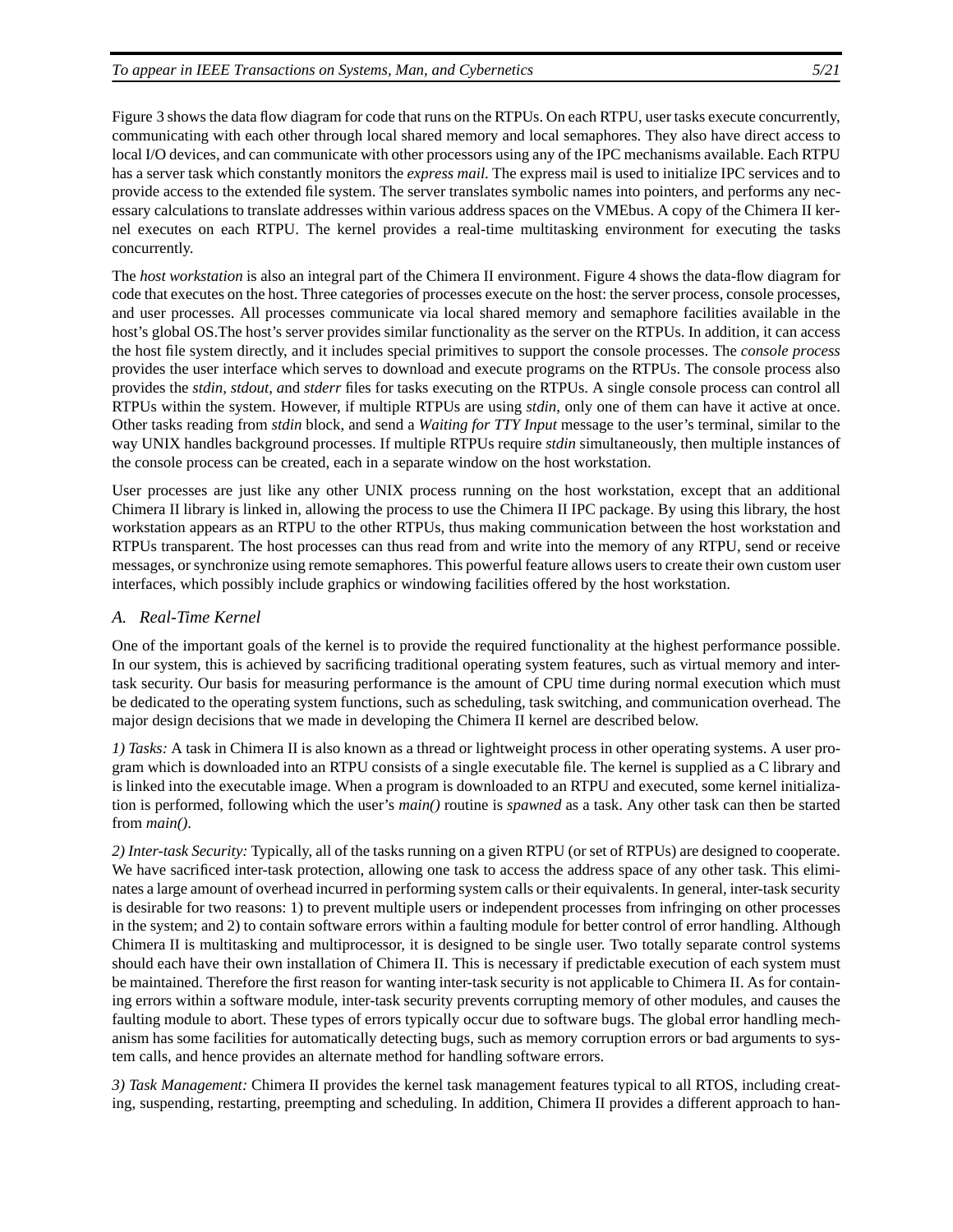dling task timing. Whereas other RTOS require the user to program timers, the Chimera II kernel performs all timer programming automatically. A *pause(restart\_time)* routine is provided, which tells the kernel to pause the task until the specified restart time. The kernel schedules the tasks using virtual timers, all based on a single hardware timer. Using this method the number of tasks in an application requiring the use of timers is not limited by the number of timers available on the RTPU. Therefore the user does not have to manually perform any timer hardware multiplexing, as is necessary with most other RTOS when there are insufficient hardware timers.

*4) Local Inter-task Communication:* There is no parent/child relationship among tasks. Any task can communicate or synchronize with any other task either through local shared memory, local semaphores, or user signals. Within a single executable file, all global variables are automatically shared. Local semaphores provide high speed synchronization between tasks, and can be used either to provide mutual exclusion during critical sections (binary semaphores), or to provide synchronization among tasks (general or counting semaphores). User signals provide an alternate method of synchronization, allowing the receiving task to be interrupted when the signal arrives, instead of explicitly checking if the signal has arrived as done with the local semaphores. Any of the IPC mechanisms described in Section III.B. can also be used locally.

*5) Memory Management:* The total address space used by all tasks on one system is limited by the physical memory available on the RTPU. Chimera II does not provide any virtual memory, as the memory management and swapping overhead not only decreases the performance of a system drastically, but it also causes the system to become unpredictable, thus violating one of the important rules of real-time systems. Chimera II provides its own version of the *malloc()* family of routines to allocate physical memory.

*6) Interrupt Handling:* The Chimera II kernel provides the interfacing routines to easily define and install C-language interrupt handlers for VMEbus *IRQ* interrupts, local *LRQ* interrupts, and a user-definable number of mailbox interrupts, even if the hardware only supports one or two mailbox interrupts. Utilities are also given to enable and disable interrupts, and to indefinitely lock a task into the CPU for atomic or critical emergency handling code.

*7) Real-Time Task Scheduler:* Chimera II supports both static and dynamic preemptive scheduling of real-time tasks. The default scheduler supports the *rate monotonic* (RM) static priority scheduling algorithm [10][11], the *earliestdeadline-first* (EDF) and *minimum-laxity-first* (MLF) dynamic scheduling algorithms [11][33], and the *maximum-urgency-first* (MUF) mixed (static and dynamic) scheduling algorithm [26]. In addition, the scheduler is designed as a replaceable module, allowing user-defined schedulers to easily override the default scheduler, just by linking the new scheduler with the application.

The wide range of support for scheduling algorithms with the default scheduler allows Chimera II to be used in many applications, without being restricted by the default scheduler, as is the case with the commercial RTOS, which restricts the programmer to using a static priority scheduling algorithm. For example, RM is usually the algorithm of choice when developing a single-configuration system. EDF and MLF are used in dynamically changing systems when transient overloads of the system are not possible, or in static systems when maximum CPU utilization is required. MUF is an algorithm we have designed especially for dynamically reconfigurable systems, where critical tasks can be guaranteed to execute, even during transient overloads of the system [26].

*8) Deadline Failure Handling:* One novel and powerful feature in Chimera II is its deadline failure handling mechanism. Whenever a task fails to meet its deadline, an optional failure handler is called on behalf of the failing task. The failure handler can be programmed to execute either at the same or different priority than the failing task. Such functionality is essential in predictable systems. Any of the actions specified in Section II.E. and other user-defined actions can be implemented using the deadline failure handling available with our MUF scheduler.

Estimating the execution time of tasks is often difficult. For example, most commercially-available hardware is geared towards increasing average performance via the use of caches and pipelines. Such hardware is often used to implement real-time systems. As a result, the execution time cannot necessarily be predicted accurately. Under-estimating worstcase execution times can create serious problems, as a task in the critical set may fail. The use of deadline failure handlers is thus recommended for all tasks in a system. The Chimera II default scheduler provides this ability.

*9) Error and Exception Handling:* Three types of errors may occur in an advanced sensor-based control system: hardware errors, state errors, and software errors [2][4]. A *hardware error* is either directly generated by the hardware, such as a processor exception (e.g. *bus error*), or be detected by software, as is usually the case with I/O devices. Sometimes these errors are only transient, or can be corrected by software; other times human intervention is required to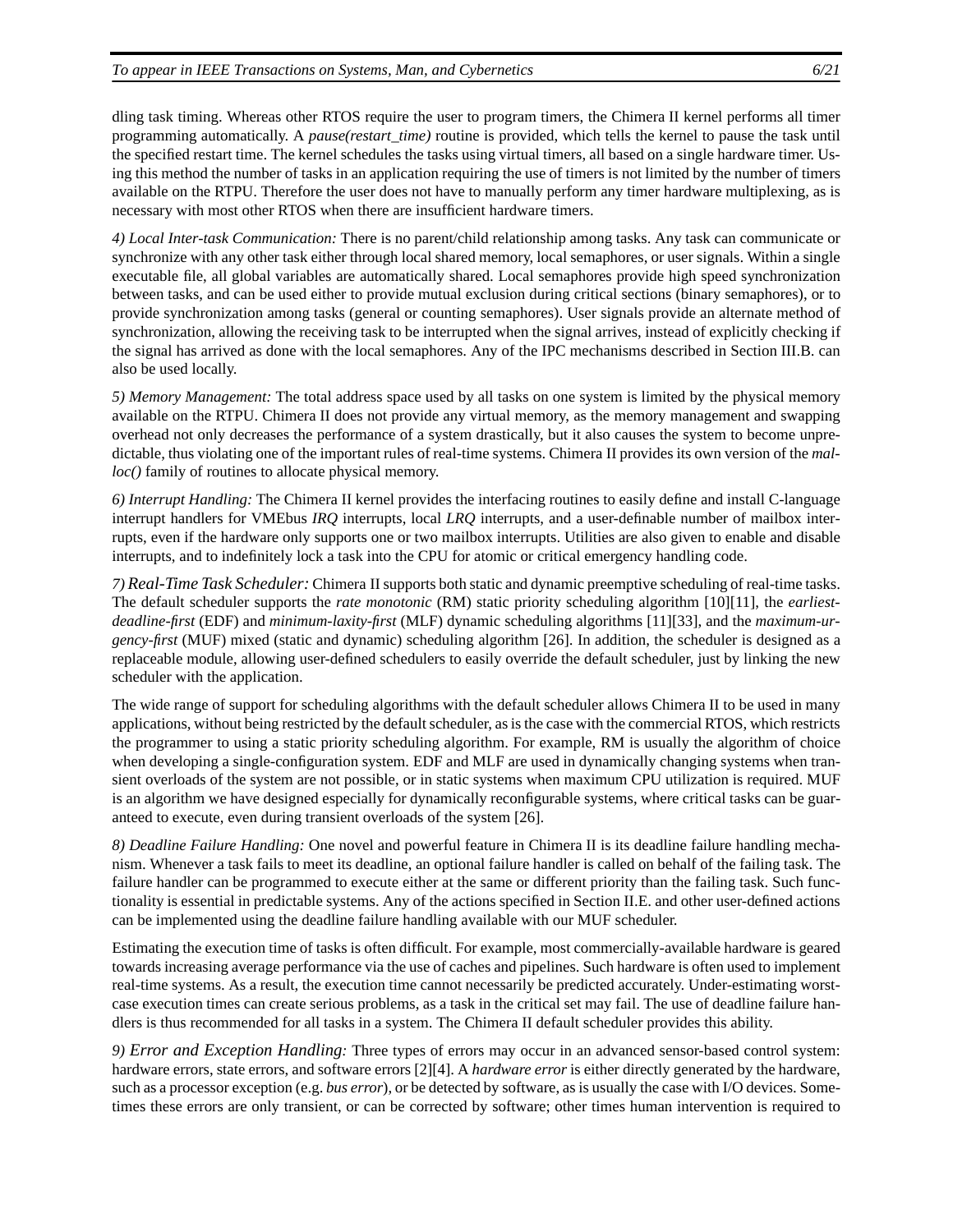reset the hardware. *State errors* are software generated, generally after some form of *if-then* comparison. These errors are more abstract than hardware errors, and indicate that an invalid software state has been detected. For example, a state error occurs if a robot *pick-up* command fails, because the object was not there or the grasp operation failed. The hardware itself does not generate an error; but the state *holding object* after the pick-up operation is not correct. *Software errors* are due to software design oversights, limitations, or bugs. In general they should be fixed promptly. However, if they occur while the system is executing, appropriate error handling is required to ensure predictable execution.

In a predictable system, every error must be handled in a known fashion. In the best case, an error handler is called that corrects the error. An intermediate solution is to operate the system with degraded performance; this is often necessary with fully autonomous system. In the worst case, the system must be shutdown. To prevent damage to the system and the environment, system shutdown must be graceful, such that moving actuators slowly come to a halt, and all power is turned off after the actuator comes to a halt.

One of the most powerful features in Chimera II is the *global error handling mechanism*. It allows user programs to be developed without ever having to explicitly check the return value of errors. Instead, whenever an error is detected, the error handling mechanism is invoked, by generating an *error signal*. By default, a detailed error message is printed, and the task at fault is aborted. The mechanism allows error messages to be very specific, thus aiding in tracking down errors in the system. When the debug mode is enabled, the source code filename and line number are also printed. The programmer may override the default handler, on a per-error-code, per-module, or per-scope basis. After handling the error, the default action of aborting the task can also be overridden, either by continuing at the line after the error, or by returning to a previously marked place in the program. Every task has its own set of error handlers.

The design of the global error handling allows the definition of programs and error handlers to be kept separate. In traditional UNIX C code, error handling is built-in to the code by using *if* statements to check return values of routines, as shown in the following code segment:

```
if ((fd = open("filename", O_RDONLY)) == -1) {
   fprintf(stderr,"Error opening file %s\n",filename);
   exit();
}
```
When the global error handling mechanism is enabled, the *open()* routine would generate an error signal instead of returning –1. The default error handling of printing a detailed error message and aborting the task would then occur, unless a user-defined handler was previously installed to handle errors occurring in the *open()* routine. As a result, the main program becomes much simpler, in that error checking after each system call is not needed. The above code segment then reduces to the following:

```
fd = open("filename",O_RDONLY);
```
It has also been our experience that most software bugs go unnoticed because return values are not checked. Routines such as *read()* and *printf()* return error codes when an error is detected. However, because they are almost always successful, programmers tend to not check the return values, in the interest of increased performance, decreased program complexity, and faster development time. The global error handling will automatically detect and handle any errors in these routines, thus eliminating the need for the programmer to check the return values. As a result the code becomes much more robust, and hence behavior is more predictable, as even unexpected or rarely occurring errors are handled.

State errors are usually detected by software. The following code segment is a typical example of detecting a state error:

```
if (count > 10 && !found) {
   errnum = ENOTFOUND;
   return(-1); /* error, object not found */
}
```
If using the global error handling mechanism, the following code segment would instead be written as follows:

```
if (count > 10 && !found)
   errInvoke(moduleptr,ENOTFOUND);
```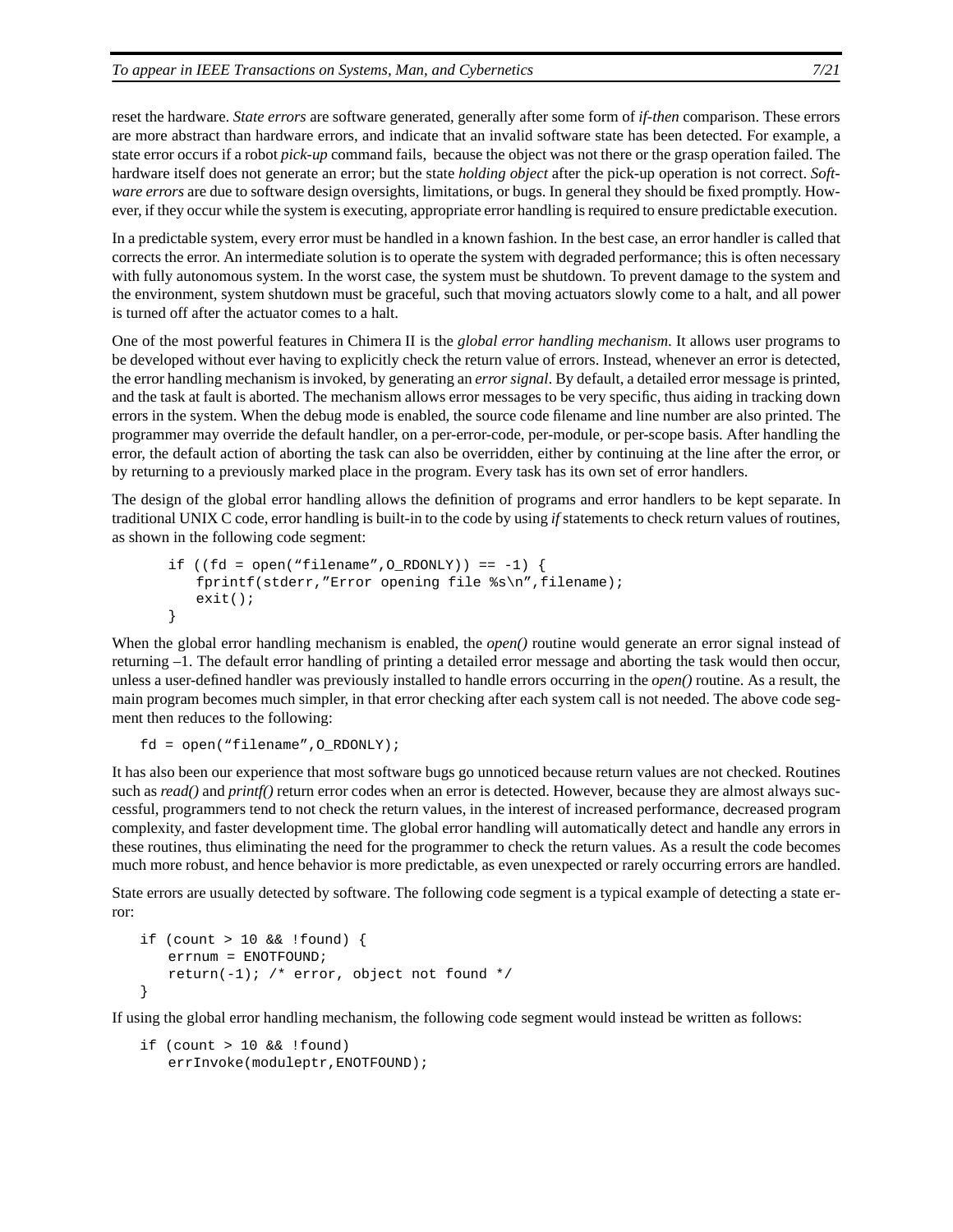The routine *errInvoke()* generates an error signal, which is handled either by the default error handler or by a userdefined error handler. The *moduleptr* argument is obtained during initialization of the particular module containing this code.

The basic design philosophy of the global error handling mechanism in Chimera II is similar to that found in some languages, such as Ada, AML/X [17], and Exceptional C [2]. However, by making it part of the OS it has several major advantages such as programming language independence, automatic detection of system call and kernel errors, and the ability to automatically detect such things as bad arguments to system calls or memory corruption, which are generally a result of software errors.

The global error handling mechanism coexists with standard UNIX error handling. If it is not enabled, then any routines that generate errors, such as system calls, return an appropriate error value (e.g. –1 or *NULL*) and set the global variable *errno*, as is consistent with UNIX. Processor exceptions, such as *bus error* and *divide-by-zero*, also generate error signals. However, when the global error handling is disabled, C-language processor exception handlers can be installed to override the default action of aborting the task.

*10) I/O Devices, Sensors, and Actuators:* The Chimera II kernel adopts a two-level approach to developing and using device drivers to isolate the user from the details of special hardware. The first level drivers provide a hardware independent interface to I/O devices, such as serial ports, parallel ports, analog-to-digital converters, digital-to-analog converters, and frame grabbers. It supports the *open, close, read, write, ioctl,* and *mmap* drivers, as is customary in most UNIX-based OS. These drivers are usually much simpler to write than their UNIX counterparts because intertask security is not a concern. The second level device drivers are not required, but are highly recommended. They provide a standard hardware independent interface to the sensors and actuators which are connected to the system via the I/O ports. This modular interface allows applications to be developed without prior knowledge of the details of the sensors and actuators, and allows the sensors and actuators to be developed independently, without knowledge of the target application.

### *B. Multiprocessor Support*

*1) Express Mail:* The express mail mechanism is a high-speed communication protocol we have developed especially for backplane communication. It is the lowest level of communication used by the system level software. It has three basic functions: 1) provide a layer of processor transparency, so that all other IPC mechanisms remain processor independent; 2) handle the I/O between the host workstation and RTPUs; and 3) send system signals and mailbox interrupts between RTPUs. In order to keep IPC overhead to a minimum, most other IPC mechanisms only use the express mail during initialization. After a communication link is made, all subsequent communication bypasses this layer, so that unnecessary overhead is removed. User's cannot directly send and receive express mail messages; rather, the other IPC mechanisms must be used.

*2) Global Shared Memory:* The VMEbus has several different address spaces, and each processor will address the spaces differently. By using the automatic address resolution features of the express mail, memory can be allocated from any RTPU on any other RTPU or memory card, and it can be shared by tasks on all RTPUs. All the address resolution and address offsets are performed during initialization of the shared memory segment, so that transfers between local and shared memory have no operating system overhead.

*3) Spin-Locks:* Spin-locks make use of atomic *test-and-set* (TAS) instructions in order to provide mutual exclusion for shared data [14]. In general they require the least amount of overhead of any synchronized IPC mechanism. However, they use polling to obtain the lock, which may waste significant CPU time. The polling time and a bounded time for retrying before issuing a time-out error can be set by the user.

*4) Remote Semaphores:* Most real-time operating systems only provide local semaphores; Chimera II also provides remote semaphores which allow tasks on multiple processors to use semaphores. Like the spin-locks, the remote semaphores use TAS instructions to obtain a lock; however, unlike the spin-locks, a task will block instead of polling for the lock. When the lock is released, the blocked task will automatically be woken up. Both binary and counting remote semaphores are supported. The remote semaphores can be used either for mutual exclusion when accessing a shared memory segment or for synchronizing tasks on different RTPUs.

*5) Priority Message Passing:* The Chimera II priority message passing allows typed messages to be sent between tasks on the same or different RTPUs. The message passing uses the express mail to initialize a message queue. Variable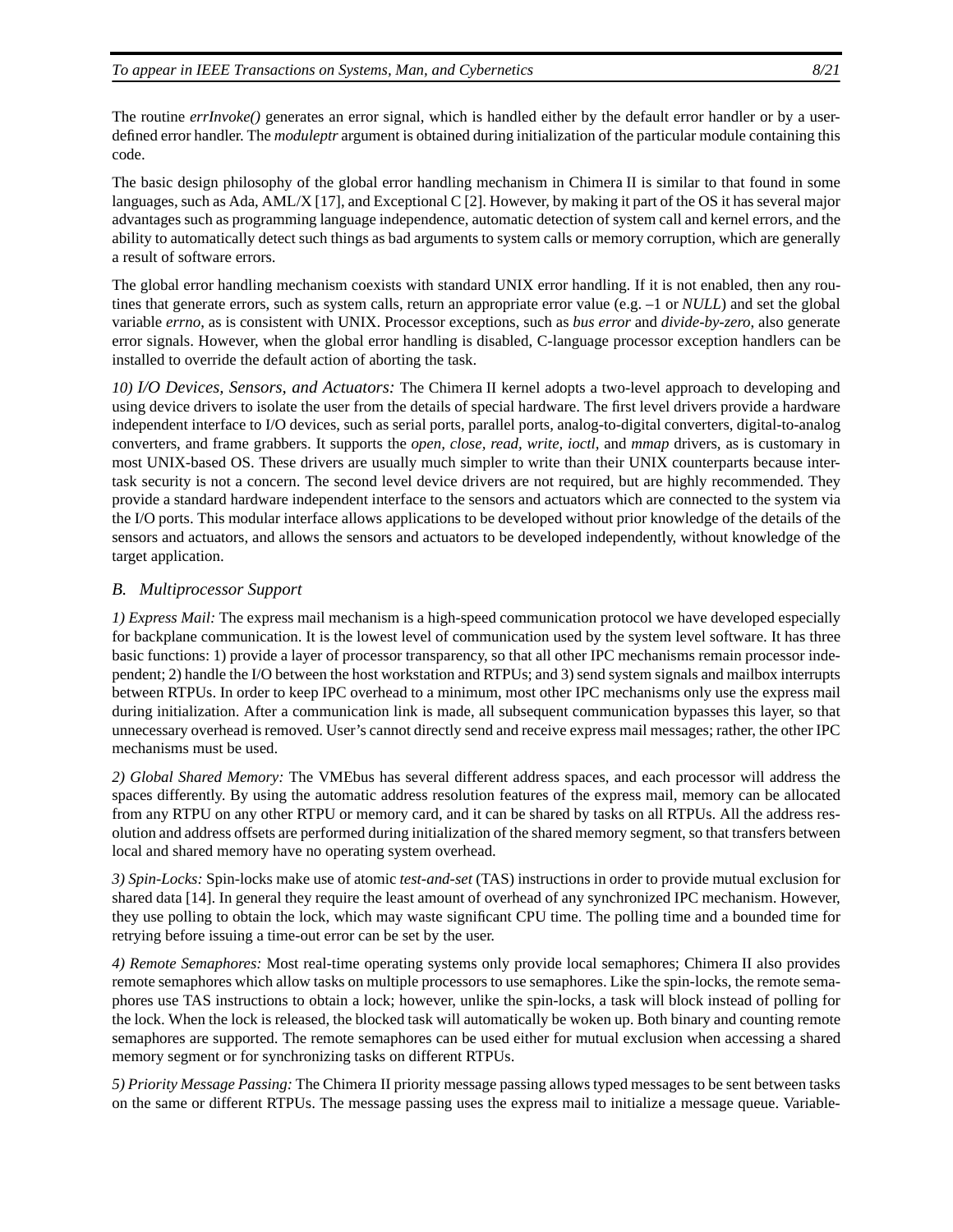length messages are then sent by placing them into the queue. The length of the queue is user-definable. Messages are received by retrieving them from the queue, either on a *first-in-first-out, last-in-first-out,* or *highest-priority-first* basis. The sending and receiving of messages bypasses the express mail, thus eliminating unnecessary run-time overhead.

*6) Global State Variable Table Mechanism:* A state variable table mechanism has been developed to allow control tasks on multiple RTPUs to share state information, and to update the state information quickly and correctly. This mechanism automatically creates one global table, and a local copy of the table for each task which requires access to the state variables. Tasks always make use of the local copy, with periodic updates (typically at the beginning and end of each periodic cycle) from the global table. This mechanism allows the exact calculation of the required VMEbus bandwidth and transfer time required when integrating multiple real-time control tasks [27].

*7) Multiprocessor Servo Task Control:* In conjunction with the global state variable table mechanism, this mechanism is designed to support the automatic integration and control of reconfigurable servo task control modules. One task in the system may take control over some or all of the RTPUs in the system. The task can then spawn new tasks on any RTPU, and control the execution of the other tasks through simple "on", "off", "control", and "status" mechanisms. The integration of multiprocessor applications becomes fairly simple. Reconfiguring an application to use different controllers can be performed dynamically. This mechanism also makes the updates of the local copies of state variable tables (described above) automatic, thus removing that responsibility from the programmer.

*8) Extended File System:* The real-time system makes use of the file systems on the host workstation, instead of requiring a separate disk file system in the real-time environment. This allows the real-time tasks to read and write the same files as any process on the host workstation. A standard UNIX system call interface, using the *open(), close(), read(), write(), ioctl(), and <i>lseek()* routines, are used to access the extended file system. The concurrent standard I/O library can also be used for buffered I/O. All remote operations are completely transparent to the user.

*9) Host Procedure Calls:* Tasks running in the real-time environment can trigger execution of routines on the host workstation by using host procedure calls. In such cases, execution of the routines is performed on the host, but it *appears* to the user that it is executing in the real-time environment. Therefore, an interactive program running on an RTPU can call an editor (such as *vi* or *emacs*), and allows the user to edit information. Once the user exits, execution of the task on the RTPU then continues. The host procedure calls provided include changing current directory, getting an environment variable, and executing any stand-alone program, such as *ls, vi,* and *grep*.

*10) Host Workstation Integration:* The host workstation is fully integrated into the real-time environment; it appears to all the RTPUs as just another RTPU. As a result, processes on the host workstation can make use of the global shared memory, remote semaphores, or prioritized message passing to communicate rapidly with tasks in the real-time environment. For example, a host process may be graphically displaying data on the workstation. The data is being collected in real-time, and being stored in a shared memory segment on one of the RTPUs. The host process can then periodically read that location, and update the graphics display. To bypass the lack of timing on the host workstation, the task in the real-time environment can use the binary remote semaphores to periodically signal the host process, using the more accurate real-time timers, instead of the less accurate UNIX timers.

*11) Special Purpose Processors:* Special purpose processors are generally added to real-time systems in order to increase performance for specialized computations. Examples of special purpose processors are floating point accelerators, image processors, digital signal processors, LISP machines, and transputers. In order to simplify the integration and use of the processors, we have designed a hardware independent interface which allows a task to download, copy data, and call subroutines on the processors. The processors are treated as slaves in the system which do not execute a kernel. However, non-preemptive scheduling, such as *first-come-first-serve* or *shortest-job-first* can be used to schedule multiple subroutine calls to these processors.

# *C. Libraries*

Chimera II provides several libraries which ease the programming of large applications:

*1) UNIX C and math libraries:* These libraries provide compatibility with UNIX-based OS and other RTOS. The C library includes routines for manipulating strings, block copy, fill, and move operations, random number generating, sorting and searching routines, time-of-day utilities, and memory allocation routines. The math library includes the transcendental and logarithmic functions, as well as other useful floating point functions.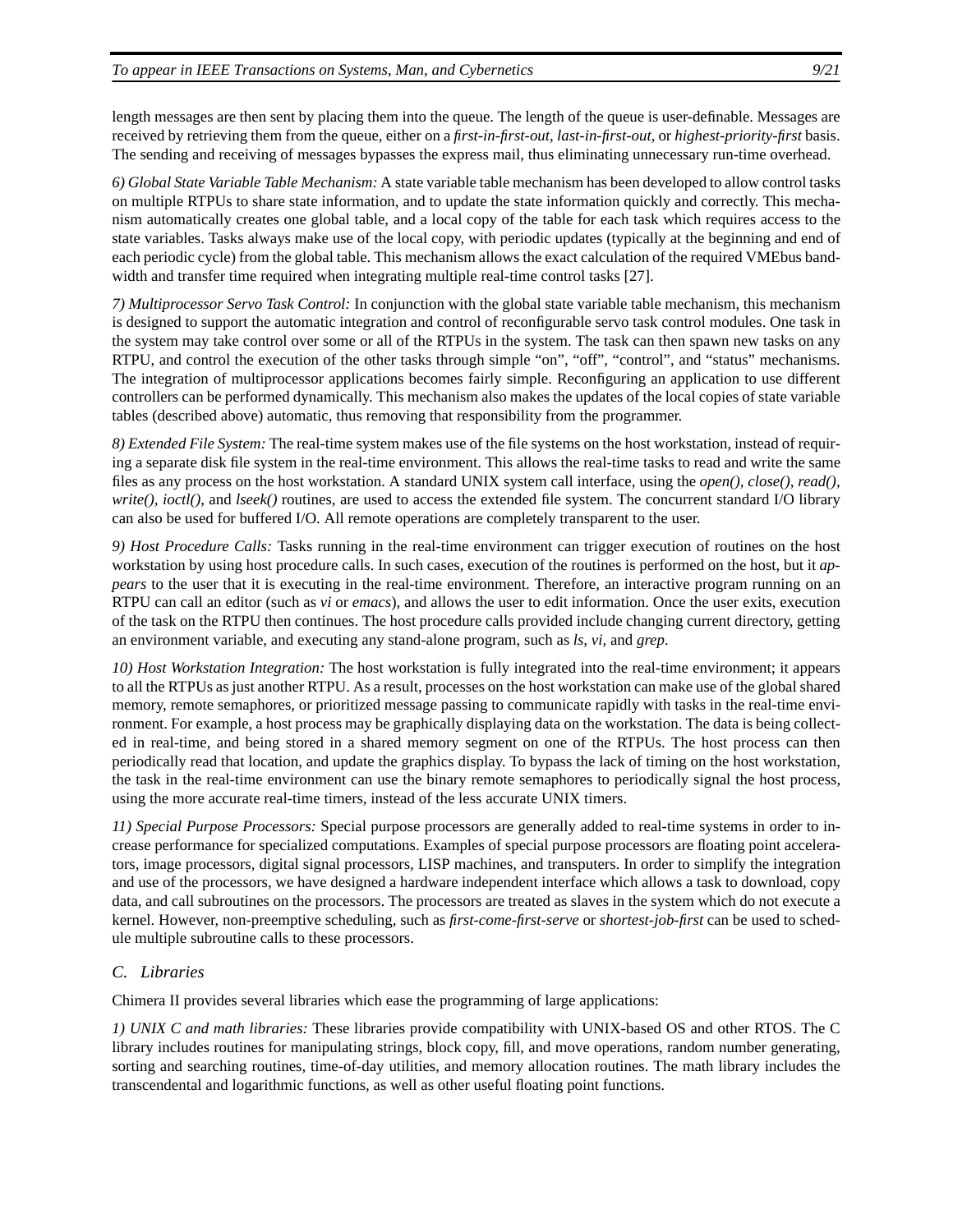*2) Concurrent standard input/output library (stdio):* This library provides a multiprocessor version of the UNIX *stdio* library, which allows multiple tasks on multiple processors to share files, including the *standard input*,*standard output*, and *standard error* of the remote console.

*3) Matrix math library:* This library provided optimized floating point routines for manipulating vectors and matrices. Functions available include matrix addition and multiplication, dot and cross products, determinants, Gaussian elimination, and matrix copy and sub-copy.

*4) Command interpreter library:* This library provides a set of routines for quickly building custom command line interfaces. The custom command interpreter automatically has built-in searching for closest match, shell execution, help files, and script file support.

*5) Configuration file library:* In a reconfigurable system, configuration files are used to define the current configuration. This library provides the utilities for quickly reading a standardized, yet general format for configuration files. When using this library, most error checking is automatically performed by the library routines, removing that need from the programmer.

Details of any of the features described in this section can be found in the Chimera II program documentation [28].

# IV. IMPLEMENTATION

Chimera II has been used with several different systems, both at Carnegie Mellon University (CMU) and elsewhere, including at the Jet Propulsion Laboratory, California Institute of Technology; the Air Force Institute of Technology; Wright State University; and the University of Alberta. At CMU, it is being used with the CMU Direct Drive Arm II (DDArm II) [8], the CMU Reconfigurable Modular Manipulator Systems (RMMS) [22], the Self Mobile Space Manipulator [1], the Troikabot System for Rapid Assembly [9][19], and the Amada Steel Sheet Bending System. Each of these systems is very different in nature, but can be controlled using the same base operating system, which is proof of the flexibility of Chimera II.

As an example, a block diagram of the system components of the CMU DDArm II is shown in Figure 5. The system has a total of 12 processors in the real-time environment: three general purpose MC680X0 processors, a 20 Mflop peak Mercury floating point accelerator, six TMS320 digital signal processors, and an Imaging Technology vision system with two Weitek processors. The Chimera II kernel is running on two of those processors: the Ironics MC68020 and Ironics MC68030 processors. The other processors are all treated as special purpose processors. Note that the Heurikon MC68030 is executing the OS-9 real-time kernel. The only reason for not using Chimera II on this processor is that the commercial libraries for the vision system were only available as OS-9 object code. With such a setup, we show that Chimera II is capable of working in conjunction with other RTOS, if the need arises.

The system has a total of 4 buses: the host VMEbus, the control subsystem VMEbus, the vision VMEbus, and a multibus for the robot controllers. Bus adaptors are used to isolate the bus traffic of each subsystem. Chimera II automatically handles the address translations required when crossing adaptors.

Several sensors are connected to the system, including a 6-degree-of-freedom trackball, a tactile sensor, a force/torque sensor, a radiation sensor, and a camera mounted on the end-effector. By using Chimera II, sensors can easily be added or removed, and cooperating software quickly written. As a result, application programmers can concentrate on the higher level details of sensor integration, as opposed to the low-level and hardware details.

# *A. Performance*

The success of a real-time operating system in developing robotic applications is based both on the ease of use and on its performance. Writing code to run under the Chimera II environment is as simple as writing a C language program to run under UNIX. Several critical operating system features were timed to provide a general idea of the performance of Chimera II. The timings shown in Table 1 were performed on Ironics model IV3230 RTPUs [6], each with a 25 MHz M68030 CPU and a 25MHz M68882 floating point coprocessor (FPU). All times were measured using a 25 MHz VMETRO VBT-321 Advanced VMEbus Tracer [31].

A task can be created in 220 µsec, and destroyed in 99 µsec. In general, these operations are done during initialization and termination, and not during time critical code. As a result, performance of these routines is sometimes sacrificed, in favor of performing any computations beforehand, so that the performance of run-time operations, such as context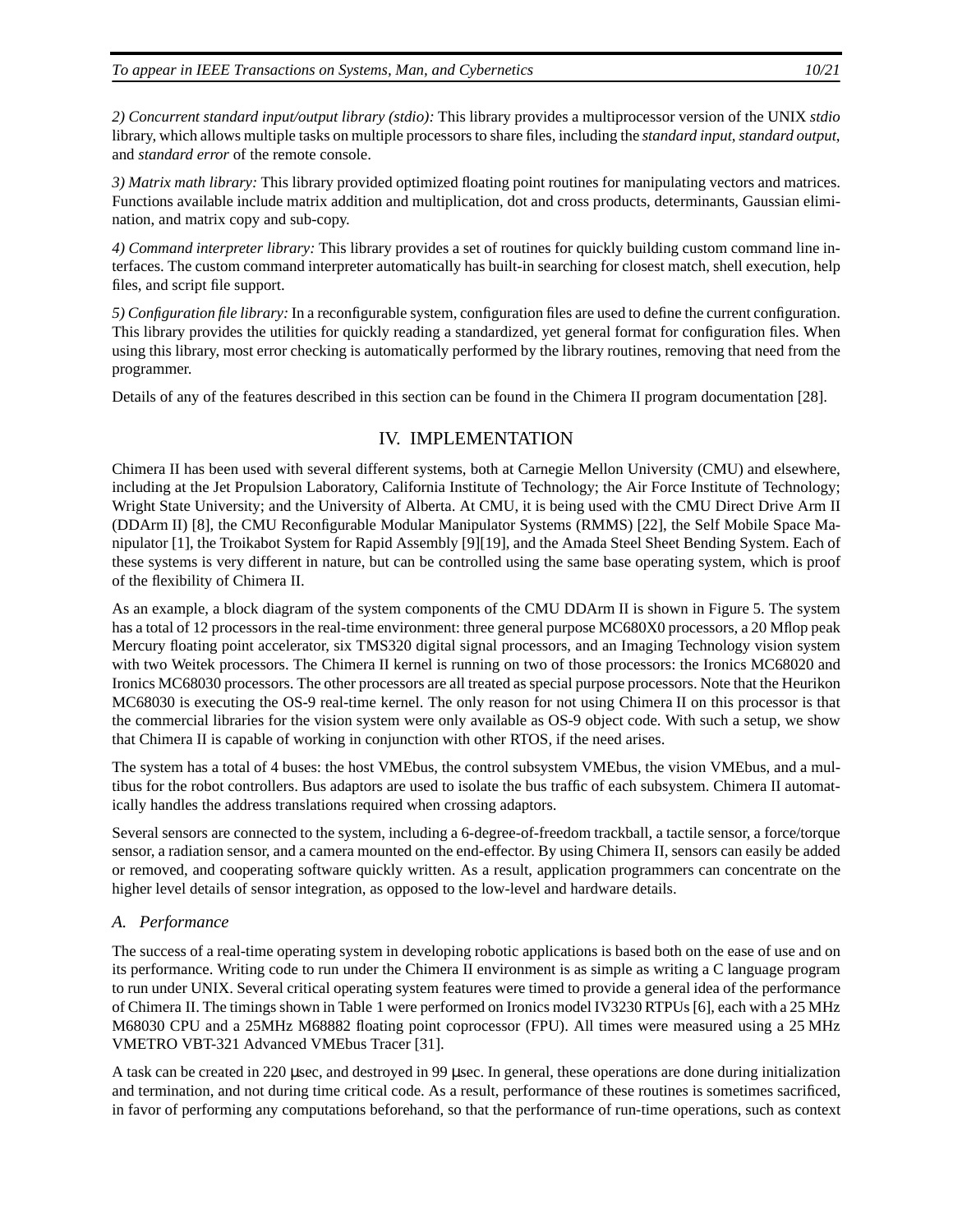switching, can be improved. It takes 20 usec to update the static priority of a task, which includes rearranging any queues sorted on priority. The time to update the dynamic priority of a task is included in the reschedule time, described next.

One of the important performance criterion of a multitasking kernel is the reschedule and context switch time. Upon the expiration of a time quantum, a timer interrupt is generated, forcing a *time-driven* reschedule. If the currently running task has the minimum laxity or is highest priority, it remains running, and the timer interrupt results in no task swapping. The scheduling time in this case is 28 µsec, resulting in a peak CPU utilization of 97 percent with a one millisecond time quantum. At the other extreme, a full context switch is needed, which executes in 66 µsec, for a total of 94 µsec, thus providing minimum CPU utilization of 91 percent for CPU-bound jobs. The scheduling time includes all checks for missed deadlines, updating dynamic priorities, and selecting a new task if the highest priority task changes. A full context switch involves suspending the current task by saving its entire context, including the FPU registers, and resuming the new task by restoring its entire context. Note that saving and restoring the FPU registers accounts for over half the context switch time alone. Although it is possible to improve the context switch time for tasks which do not use the FPU, it was decided that most control tasks use at least some floating point operations. Instead of adding overhead to keep track of when floating point operations were used, the full FPU context is always saved and restored at each context switch. A reschedule and context switch arising as a result of the running task blocking due to resource contention does not have to recalculate any dynamic priorities; it takes 82 µsec. Worst case CPU utilization can be increased to over 99 percent by increasing the time quantum to 10 milliseconds, which can be done for all but demanding servo level tasks which must run at frequencies typically above 100Hz. A task can also be locked into the CPU, thus disabling the preemption. In this case only 6 µsec are used each timer interrupt to update the system clock.

The local  $P$ () (wait) and  $V$ () (signal) semaphores each execute in 7 usec when there is no blocking or waking-up occurring. A blocking task adds the time of the resource contention context switch before the next task begins executing. The *V()* operation takes an additional 27 µsec to wake up a blocked task.

Inevitably, remote semaphores take longer than local semaphores. A non-blocking *semP()* remote semaphore operation takes 27 µsec. If the *semP()* operation results in blocking the running task, then the time of the resource contention context switch is also needed before the next task can execute. The  $semV()$  remote semaphore wakeup operation takes 26 µsec, if no tasks are to be woken up. Waking up a blocked task which is on the same RTPU takes an additional 38 µsec, while waking up an off-board task takes another 36 µsec to send a mailbox interrupt to the proper RTPU for a total of 100 µsec. There is a hardware bug in the implementation of the TAS instruction on the Sun workstation, preventing it from being atomic over the VMEbus. A TAS workaround is built-in to all Chimera II IPC mechanisms. Thus the remote semaphore operations include an 11 µsec overhead, which can be saved if a host workstation without the bug is used, and hence the TAS workaround not needed.

For the multiprocessor priority message passing, it takes 62 µsec for a task to place a 24-byte message into a queue which is physically stored in local memory, or 79 µsec to store the message into a queue in remote memory. These times include the C subroutine call overhead. It takes 64 µsec for a task to retrieve that message from a queue in local memory, or 81 µsec for a queue in remote memory. Thus an interprocessor message can be sent and received in 160 µsec. These times all include the 11 µsec overhead for the TAS workaround.

There is no software overhead involved in accessing global shared memory. The speed of shared memory transfers across the VMEbus is limited only by the hardware. As a result, global shared memory is the fastest means of communication among tasks within a multiprocessor system.

Note that the times above are subject to small variations as Chimera II continues to be developed. Nevertheless, the timing measurements provide a fairly good representation of the performance of Chimera II. The high performance of Chimera II allows it to maintain over 90 percent CPU utilization for control tasks running up to 1000 Hz, thus allowing it to be used with the most computational and time demanding servo tasks.

# *B. Comparison of Chimera II with other Real-Time Operating Systems*

In this section, we briefly describe how the features and performance of Chimera II compare with other RTOS. We are only interested in local RTOS for control applications, which are capable of supporting tasks up to 1000 Hz. Thus, global RTOS such as ARTS [29], Real-Time MACH [30], and Alpha [7] will not be considered. Although they provide various powerful real-time features, their designs do not allow them to be used effectively with tasks executing up to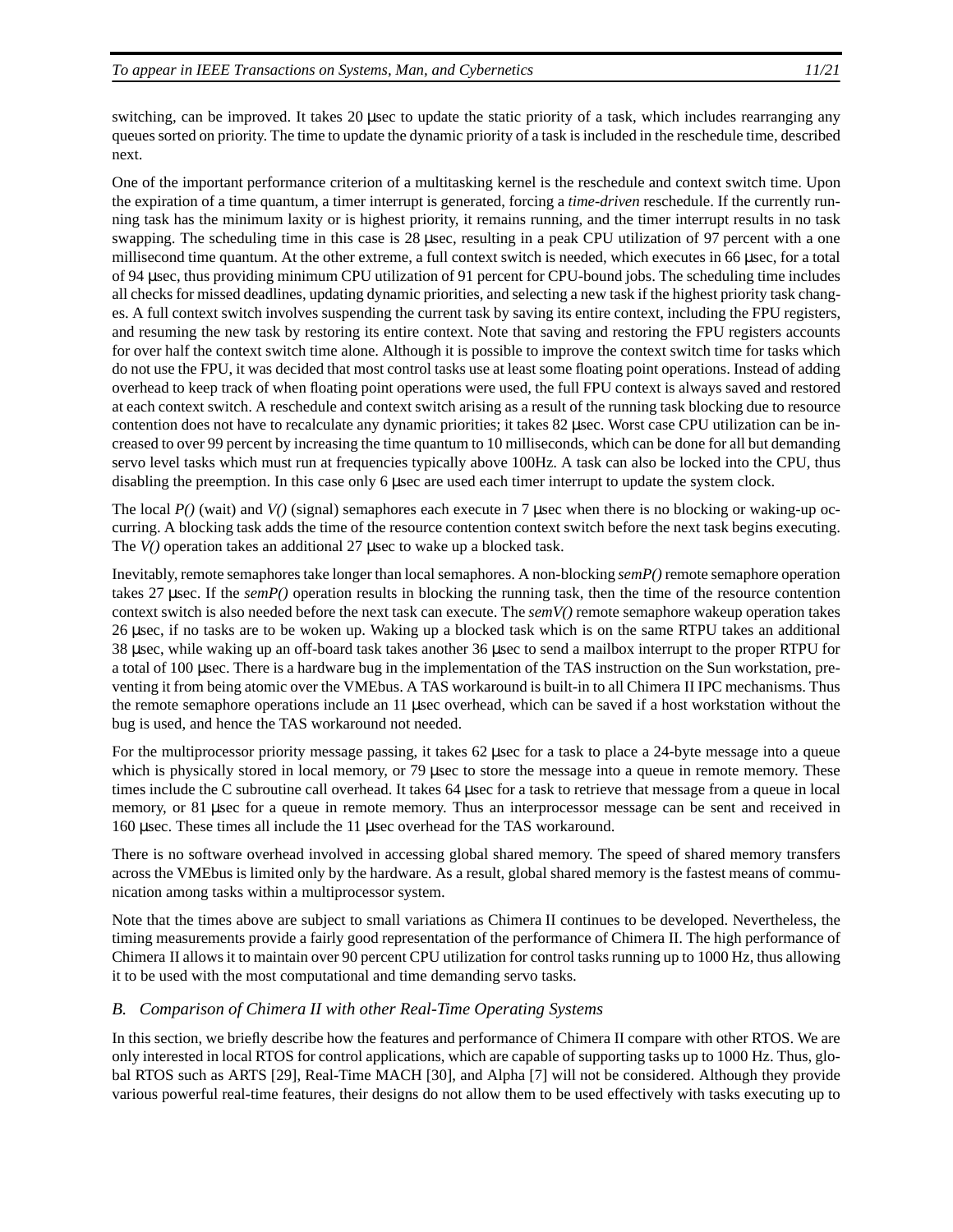1000 Hz because of significant amounts of system overhead. These operating systems, however, are excellent candidates for providing real-time facilities on the host workstation, allowing the host workstation and the RTPUs executing Chimera II to communicate with each other in real-time.

It has been very difficult to obtain performance times of the same features with each RTOS because we did not have their required hardware and software available. In addition, the timings published for one RTOS are not necessarily comparable to those in a different RTOS, because of differences in functionality for similar features. What is needed is a standard, independent benchmarking of each RTOS for proper comparison. Such an effort has begun [12] but has not yet been completed. However, based on the performance benchmarks available in the literature referenced earlier, the following observations can be made.

- The context switch time for Chimera II is 66 µsecs on a 25 MHz M68030 CPU, of which at least half of the time is for saving and restoring all the M68882 FPU context and registers. VxWorks claims a 35 µsec context switch time, but that does not include the time to save FPU registers. OS-9 advertises 55 µsecs, which possibly includes the FPU context save. As for research operating systems, SAGE takes 170 µsec, and no timings are available for Harmony and Condor.
- Interprocessor priority messages in Chimera II take 79 µsecs to send a 24-byte message, and another 81 µsec to retrieve that messages, even if the message is being sent to the host workstation. SAGE takes as much as 920 µsecs for a 4-byte RTPU-to-RTPU message. It takes as much as 15 milliseconds when the host is involved, using the UDP protocol. Condor takes at least  $200 \mu$ , for RTPU-to-RTPU, and as much as 34 milliseconds when the host workstation is involved in the transfer. No times are available for interprocessor messages using any of the commercial RTOS, although those systems that do support multiprocessing use TCP/IP for messages, which puts the timing of these messages on the order of milliseconds.
- VxWorks estimates 10 µsec for a non-blocking local semaphore operation on a 25 MHz M68020 processor. VRTX takes 24 µsec on a 25MHz MC68030. Chimera II performs the same operation in 7 µsec on a 25 MHz M68030 processor. Some of the other RTOS do not even support local semaphores, and only Chimera II supports remote semaphores.

The above observations show that Chimera II performs as well, if not better, than other RTOS. However, the strength of Chimera II lies in the multitude of features it has which are highly desirable for developing advanced sensor-based control applications, but are not available with the other RTOS. Following is an annotated list of the features we have designed especially for advanced sensor-based control applications, and implemented in Chimera II:

- *Combined static and dynamic scheduling:* the default Chimera II scheduler is capable of supporting the rate monotonic, earliest-deadline-first, minimum-laxity-first, maximum-urgency-first, and userdefined real-time scheduling algorithms.
- *Two-level device driver support:* a first level of device drivers provides the standard UNIX-like interface to I/O devices. The second level provides a standardized, hardware independent layer to sensors and actuators.
- *Special purpose processor interface:* a standardized interface to special purpose processors makes it easy to integrate and use such processors for enhancing real-time performance.
- *Global error handling mechanism:* programmers no longer have to worry about checking the return values of any routine that may generate an error. All errors in the system, including those which can detect software bugs, produce an error signal, which by default prints an error message and aborts a task, but can be overridden with any user-defined error handler.
- *Express mail:* a new communication protocol based on the shared memory available on open-architecture standard buses allows high-speed system communication between RTPUs.
- *Global shared memory:* the automatic address resolution and transparent no-software-overhead access of shared memory allows RTPU-independent modules to use global shared memory efficiently.
- *Remote semaphores:* both binary and counting semaphores can be used by tasks on different RTPUs, instead of being restricted to a single RTPU as in other RTOS.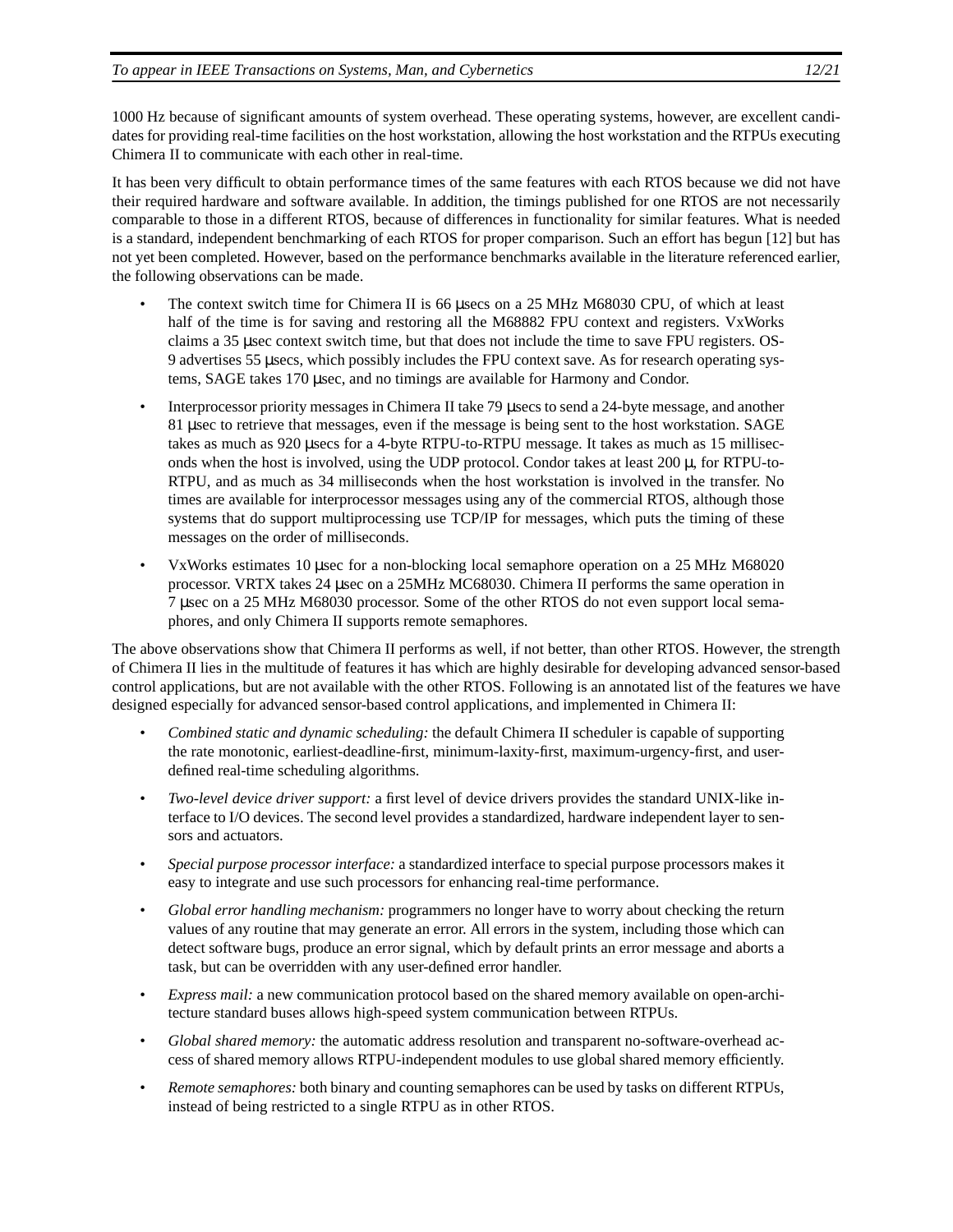- *Global state variable table mechanism:* this mechanism has been developed to allow control tasks on multiple RTPUs to share state information, and to update the state information quickly and correctly. The mechanism allows the maximum bus bandwidth and execution time of the system to be computed *apriori*.
- *Multiprocessor servo task control mechanism:* this mechanism is designed to support the automatic integration and control of dynamically reconfigurable servo task control modules in a multiprocessor environment.
- *Host workstation integration:* by linking a Chimera II library with processes on the host workstation, those processes can communicate with tasks running on the RTPUs, using the global shared memory, remote semaphores, and priority message passing. The host workstation appears to the RTPUs as just another RTPU.
- *Host procedure calls:* facilities that are not available in the real-time environment, but are available on the host workstation, can be accessed transparently by tasks running on RTPUs by using the host procedure calls.

In addition to the above features, Chimera II also contains several other features useful for advanced sensor-based control systems, which are similar to features found in other RTOS:

- *Priority message passing:* many RTOS offer this feature, but the Chimera II implementation, based on the express mail, allows variable-length user messages to be transferred across processors in 160 µsec.
- *Extended file system:* all RTOS provide some form of file system. In Chimera II, the extended file system uses the express mail to provide high-speed access to the file system of the host workstation.
- *C language interface to interrupt handlers:* the programming of interrupt handlers is difficult in most RTOS, because assembly language must be used. Chimera II provides an interface allowing C-language handlers to be installed without the need for any interfacing assembly code.
- *User signals:* a task on an RTPU may interrupt another task on the same RTPU by sending a user signal. The handling of signals is completely user-definable.
- *Spin-locks:* the Chimera II implementation of spin-locks allows the polling time and a bounded retry time to be specified by the user.

Chimera II also provides a matrix library, command interpreter library, a configuration file reading library, and a concurrent version of the standard I/O library, in addition to the standard UNIX C library. These libraries reduce the development time required for applications by providing already-debugged utility routines for often used functions.

# V. SUMMARY

When implementing a real-time advanced sensor-based control systems, too much time is typically spent with lowlevel details to get the hardware to work, as opposed to higher level applications which allow the system to do something useful. Chimera II is a real-time operating system that adds a layer of transparency between the user and the hardware by providing a high-performance real-time kernel and a variety of IPC features. The hardware platform required to run Chimera II consists of commercially available hardware, and allows custom hardware to easily be integrated; and the design allows it to be used with almost any type of VME-based processors and devices. It allows radically differing hardware to be programmed using a common system, thus providing a first and necessary step towards the standardization of reconfigurable systems which results in a reduction of development time and an increase in productivity. Chimera II is already being used with several different systems, both at CMU and elsewhere.

# VI. ACKNOWLEDGEMENTS

The research reported in this paper is supported, in part, by U.S. Army AMCOM and DARPA under contract DAAA-2189-C-0001, by NASA under contract NAG5-1091, by the Department of Electrical and Computer Engineering, and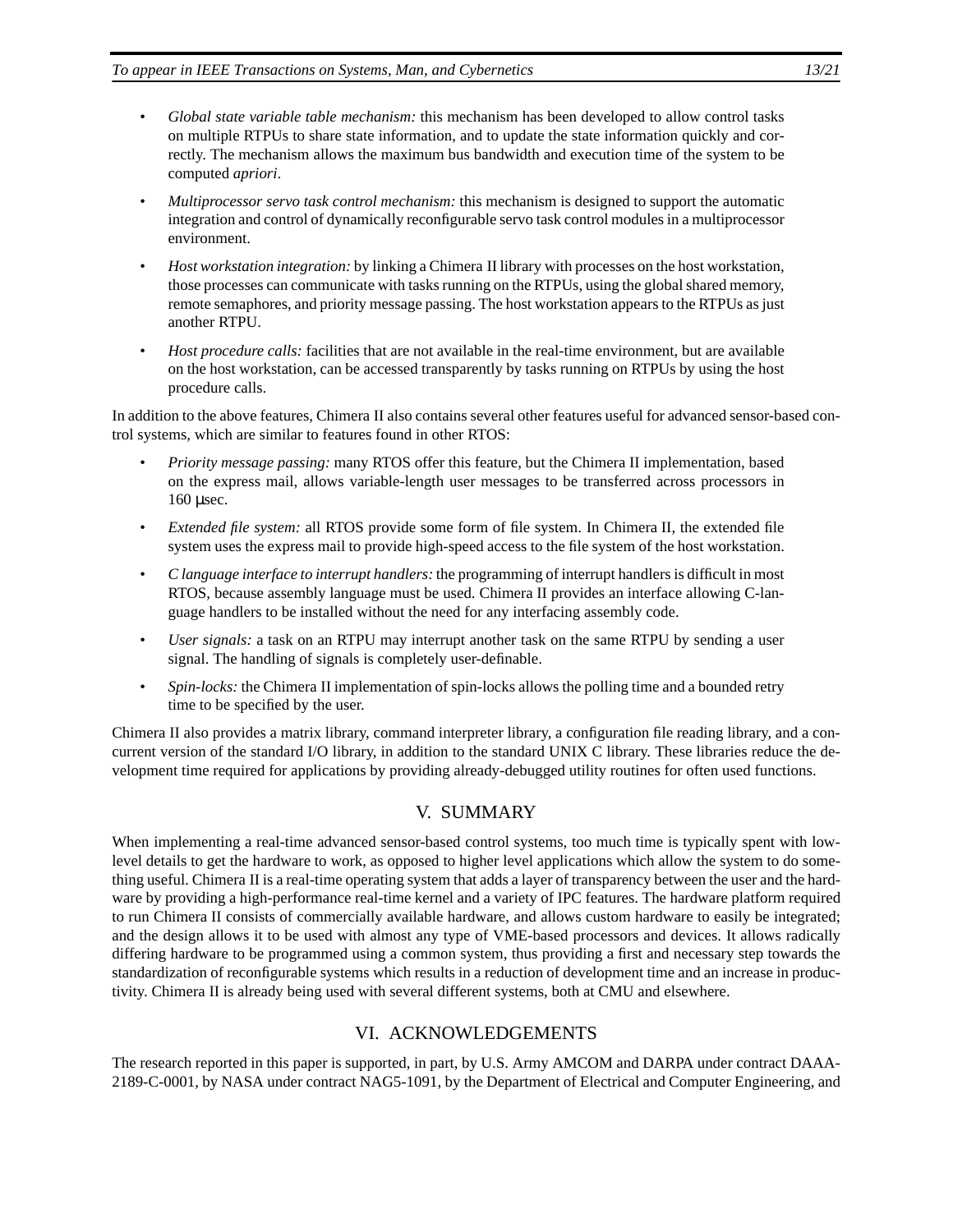by The Robotics Institute at Carnegie Mellon University. Partial support for David B. Stewart is provided by the Natural Sciences and Engineering Research Council of Canada (NSERC) through a Graduate Scholarship.

#### VII. REFERENCES

- [1] H. B. Brown, M. B. Friedman, T. Kanade, "Development of a 5-DOF walking robot for space station application: overview," in *Proc. of 1990 IEEE International Conference on Systems Engineering*, Pittsburgh, Pennsylvania, pp. 194-197, August 1990.
- [2] I. J. Cox and N. H. Gehani, "Exception handling in robotics," *Computer*, vol. 22, no. 3, pp. 43-49, March 1989.
- [3] W. M. Gentleman, S. A MacKay, D. A. Stewart, and M. Wein, "An introduction to the Harmony real-time operating system," *IEEE Computer Society Technical Committee Newsletter*, pp. 3-6, Summer 1988.
- [4] J. B. Goodenough, "Exception handling: issues and a proposed notation," *Comm. of the ACM*, vol.18, no. 12, pp. 683-696, December 1975.
- [5] Intel Corporation, Santa Clara, CA 96051, *Extended iRMX II.3*, 1988.
- [6] Ironics Incorporated, *IV3230 VMEbus Single Board Computer and MultiProcessing Engine User's Manual,* Technical Support Group, 798 Cascadilla Street, Ithaca, New York 14850.
- [7] E. D. Jensen, J. D. Northcutt, "Alpha: a nonproprietary OS for large, complex, distributed real-time systems," in *Proc. IEEE Workshop on Experimental Distributed Systems*, Huntsville, Alabama, pp. 35-41, October 1990.
- [8] T. Kanade, P.K Khosla, and N. Tanaka, "Real-time control of the CMU Direct Drive Arm II using customized inverse dynamics," in *Proc. of the 23rd IEEE Conference on Decision and Control*, Las Vegas, NV, pp. 1345- 1352, December 1984.
- [9] P. K. Khosla, R. S. Mattikalli, B. Nelson, and Y. Xu, "CMU Rapid Assembly System," in *Video Proc. of the 1992 IEEE International Conference on Robotics and Automation,* Nice, France, May 1992.
- [10] J. Lehoczky, L. Sha, and Y. Ding, "The rate monotonic scheduling algorithm: exact characterization and average case behavior," in *Proc. 10th IEEE Real-Time Systems Symposium*, Santa Monica, CA, pp. 166-171, December 1989.
- [11] C. L. Liu, and J. W. Layland, "Scheduling algorithms for multiprogramming in a hard real time environment," *Journal of the Association for Computing Machinery*, v.20, n.1, pp. 44-61, January 1973.
- [12] S. Malone, "Benchmarking kernels as a means of evaluating real-time operating systems," Master's Thesis, Dept. of Electrical and Computer Engineering, Carnegie Mellon University, Pittsburgh, PA 15213, December 1991.
- [13] Microware, *The OS-9 Catalog,* (Des Moines, Iowa 50322), 1989.
- [14] L. D. Molesky, C. Shen, G. Zlokapa, "Predictable synchronization mechanisms for multiprocessor real-time systems," *The Journal of Real-Time Systems*, vol. 2, no. 3, September 1990.
- [15] Motorola, Inc., *MC68030 enhanced 32-bit microprocessor user's manual*, Third Ed., (Prentice Hall: Englewood Cliffs, New Jersey) 1990.
- [16] Motorola Microsystems, *The VMEbus Specification*, Rev. C.1, 1985.
- [17] L. R. Nackman et al., "AML/X: a programming language for design and manufacturing," in *Proc. of 1986 Fall Joint Computer Conference,* pp. 145-159, 1986.
- [18] S. Narasimhan, D. Siegel, and J. Hollerbach, "Condor: A revised architecture for controlling the Utah-MIT hand," in *Proc. of the IEEE Conference on Robotics and Automation,* Philadelphia, Pennsylvania, pp. 446-449, April 1988.
- [19] N. P. Papanikolopoulos, B. Nelson, and P. K. Khosla, "Monocular 3-D visual tracking of a moving target by an eye-in-hand robotic system," in *Proc. 1992 IEEE/RSJ International Conference on Intelligent Robots and Systems (IROS '92)*, Raleigh, North Carolina, July 1992. (submitted)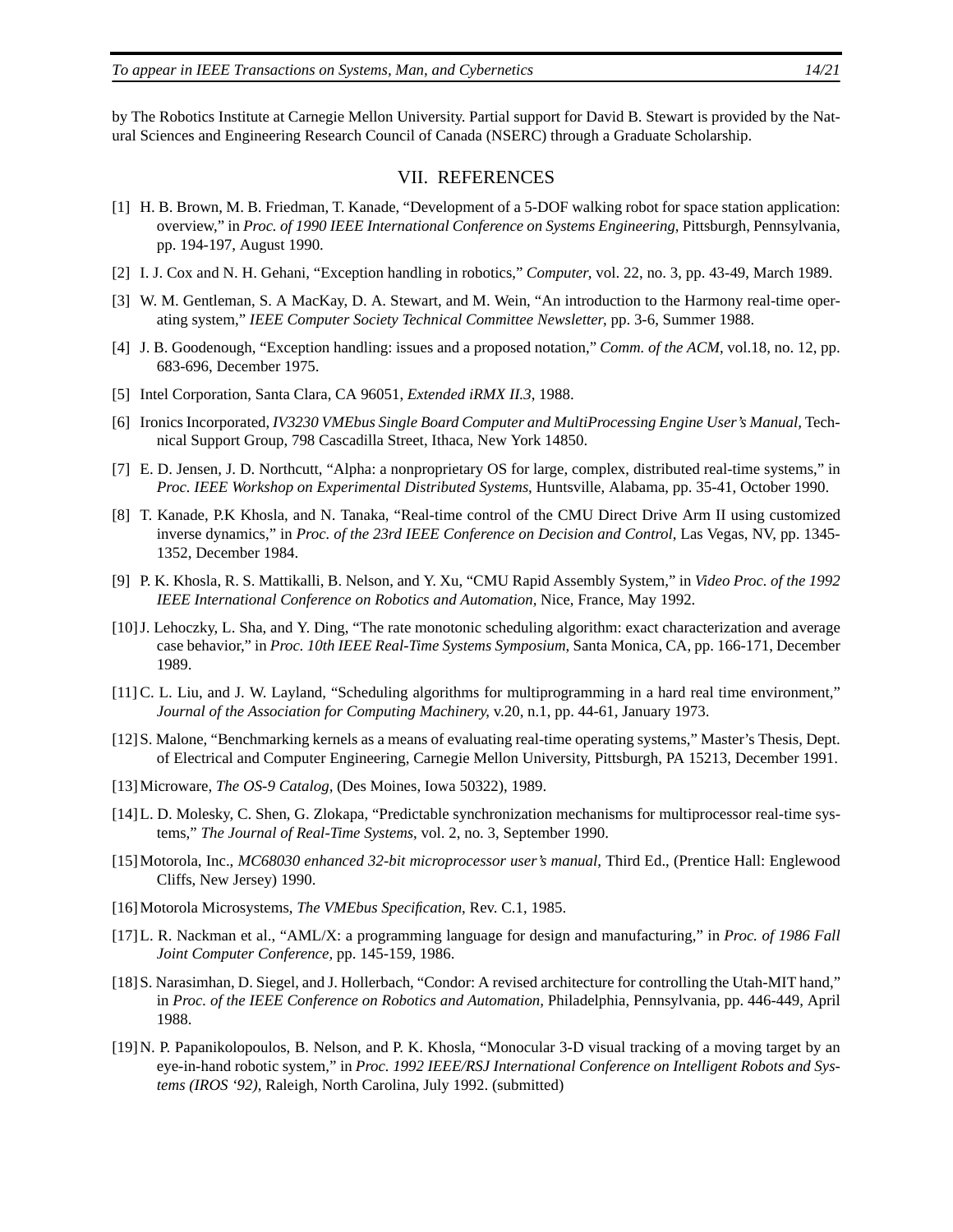- [20] J. F. Ready, "VRTX: A real-time operating system for embedded microprocessor applications," *IEEE Micro*, vol. 6, pp. 8-17. August 1986.
- [21] L. Salkind, "The Sage operating system," in *1989 IEEE International Conference on Robotics and Automation*, Phoenix, Arizona, pp. 860-865, May 1989.
- [22] D. E. Schmitz, P. K. Khosla, and T. Kanade, "The CMU reconfigurable modular manipulator system," in *Proc. of the International Symposium and Exposition on Robots* (designated 19th ISIR), Sydney, Australia, pp. 473-488, November 1988.
- [23] D. E. Schmitz, P. K. Khosla, R. Hoffman, and T. Kanade, "CHIMERA: A real-time programming environment for manipulator control," in *1989 IEEE International Conference on Robotics and Automation*, Phoenix, Arizona, pp. 846-852, May 1989.
- [24] Software Components Group, Inc., *pSOS+/68K User's Manual*, Version 1.0, (San Jose, California 95110) 1989.
- [25] J. A. Stankovic and K. Ramamritham, "The design of the Spring kernel," in *Proc. of Real-Time Systems Symposium*, pp. 146-157, December 1987.
- [26] D. B. Stewart and P. K. Khosla, "Real-time scheduling of sensor-based control systems," in *Proc. of Eighth IEEE Workshop on Real-Time Operating Systems and Software*, Atlanta, Georgia, pp. 144-150, May 1991.
- [27] D. B. Stewart, R. A. Volpe, and P. K. Khosla, "Multiprocessor integration of control modules," in *Proc. 1992 IEEE/RSJ International Conference on Intelligent Robots and Systems (IROS '92)*, Raleigh, North Carolina, July 1992. (submitted)
- [28] D. B. Stewart, D. E. Schmitz, and P. K. Khosla, *Chimera II Real-Time Programming Environment*, Program Documentation, Version 1.12, Dept. of Electrical and Computer Engineering, Carnegie Mellon University, Pittsburgh, PA 15213; 240 pages, April 1992; email: *<chimera@ri.cmu.edu>*.
- [29] H. Tokuda and C. Mercer, "ARTS: A distributed real-time kernel," *ACM Operating Systems Review,* vol. 23, No. 4, July 1989.
- [30] H. Tokuda, T. Nakajima, and P. Rao, "Real-time Mach: Towards a predictable real-time system," in *Proc. of the USENIX Mach Workshop*, Oct. 1990.
- [31] VMETRO Inc., *VBT-321 Advanced VMEbus Tracer User's Manual*, 2500 Wilcrest, Suite 530, Houston, Texas 77042.
- [32] Wind River Systems, Inc., *VxWorks Reference Manual*, Release 4.0.2, (Alameda, California 94501) 1990.
- [33] W. Zhao, K. Ramamritham, and J. A. Stankovic, "Scheduling tasks with resource requirements in hard real-time systems", *IEEE Transactions on Software Engineering*, v.SE-13, n.5, pp. 564-577, May 1987.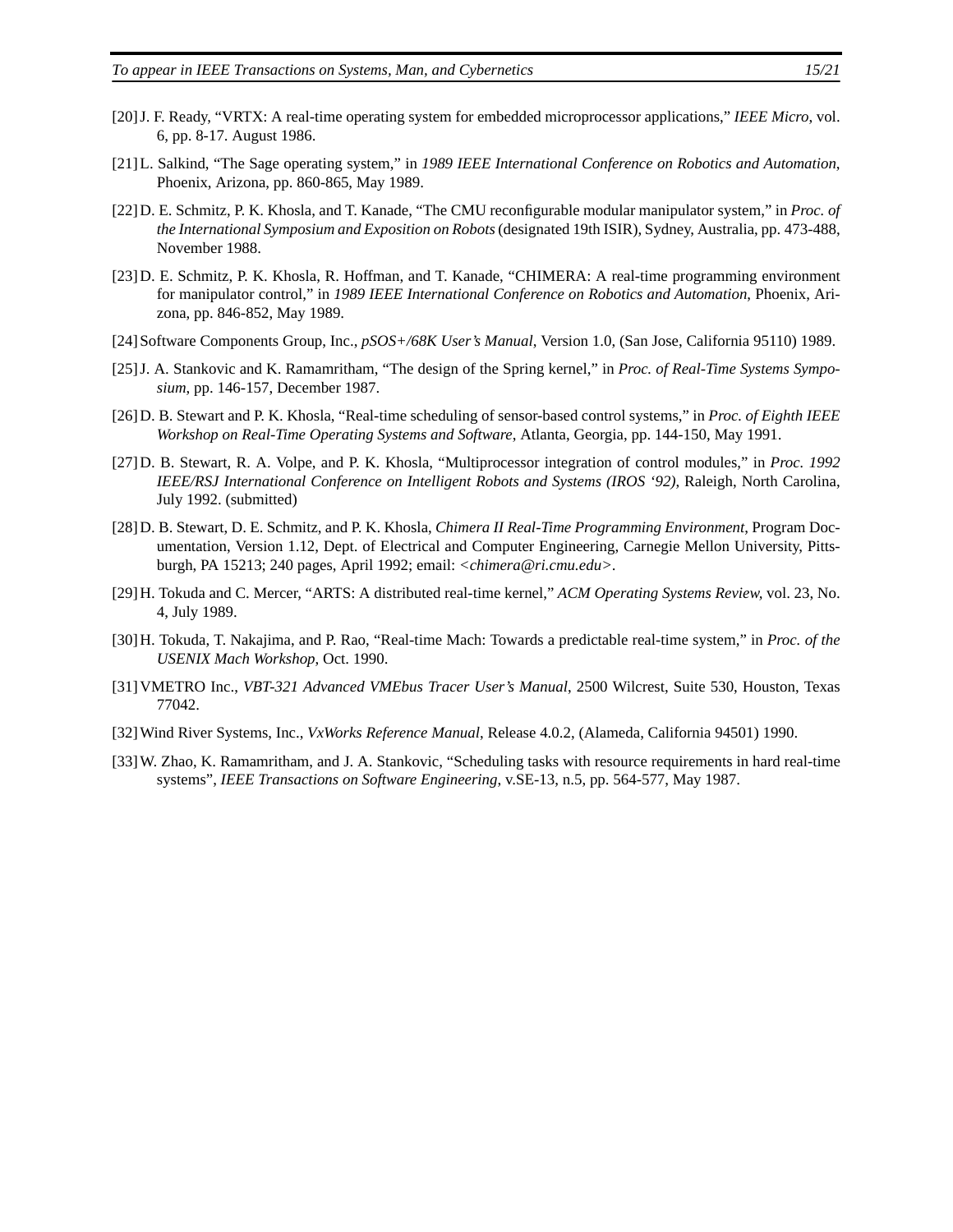| <b>Task-Management</b>                                               |                               |
|----------------------------------------------------------------------|-------------------------------|
| Create a task with default arguments                                 | $220 \mu$ sec                 |
| Destroy a task                                                       | 99 µsec                       |
| Modify static priority of a task                                     | $20 \mu$ sec                  |
| Timer-driven reschedule, no task swapping                            | 28 µsec                       |
| Context switch time, including CPU and FPU save and restore          | 66 µsec                       |
| Timer-drive reschedule, with context switch                          | 94 µsec                       |
| Resource contention reschedule, with context switch                  | 82 µsec                       |
| Timer interrupt, CPU locked and preemption disabled, no rescheduling | 6 µsec                        |
| <b>Local Semaphores</b>                                              |                               |
| P() operation, no blocking                                           | $7$ µsec                      |
| P() operation, blocking                                              | 89 µsec                       |
| V() operation, no waking up                                          | $7$ µsec                      |
| V() operation, waking up task                                        | 34 µsec                       |
| <b>Remote Semaphores</b>                                             |                               |
| semP() operation, no blocking                                        | $27 \mu$ sec <sup>†</sup>     |
| semP() operation, blocking, with resource contention reschedule      | 109 $\mu$ sec <sup>†</sup>    |
| semV() operation, no waking up                                       | $26 \mu \text{sec}^{\dagger}$ |
| semV() operation, waking up task on local RTPU                       | $64 \mu \text{sec}^{\dagger}$ |
| semV() operation, waking up task on remote RTPU                      | $100 \mu sec^{\dagger}$       |
| <b>Multiprocessor Priority Message Passing</b>                       |                               |
| Place a 24-byte message into queue, queue in local memory            | $62 \mu \text{sec}^{\dagger}$ |
| Place a 24-byte message into queue, queue in remote memory           | 79 μsec $†$                   |
| Retrieve a 24-byte message from queue, queue in local memory         | $64 \mu \text{sec}^{\dagger}$ |
| Retrieve a 24-byte message from queue, queue in remote memory        | $81 \mu \text{sec}^{\dagger}$ |
| <b>Global Shared Memory</b>                                          |                               |
| Overhead for reading from shared memory                              | $0 \mu$ sec                   |
| Overhead for writing into shared memory                              | $0 \mu$ sec                   |

†Time includes 11 µsec overhead for TAS workaround.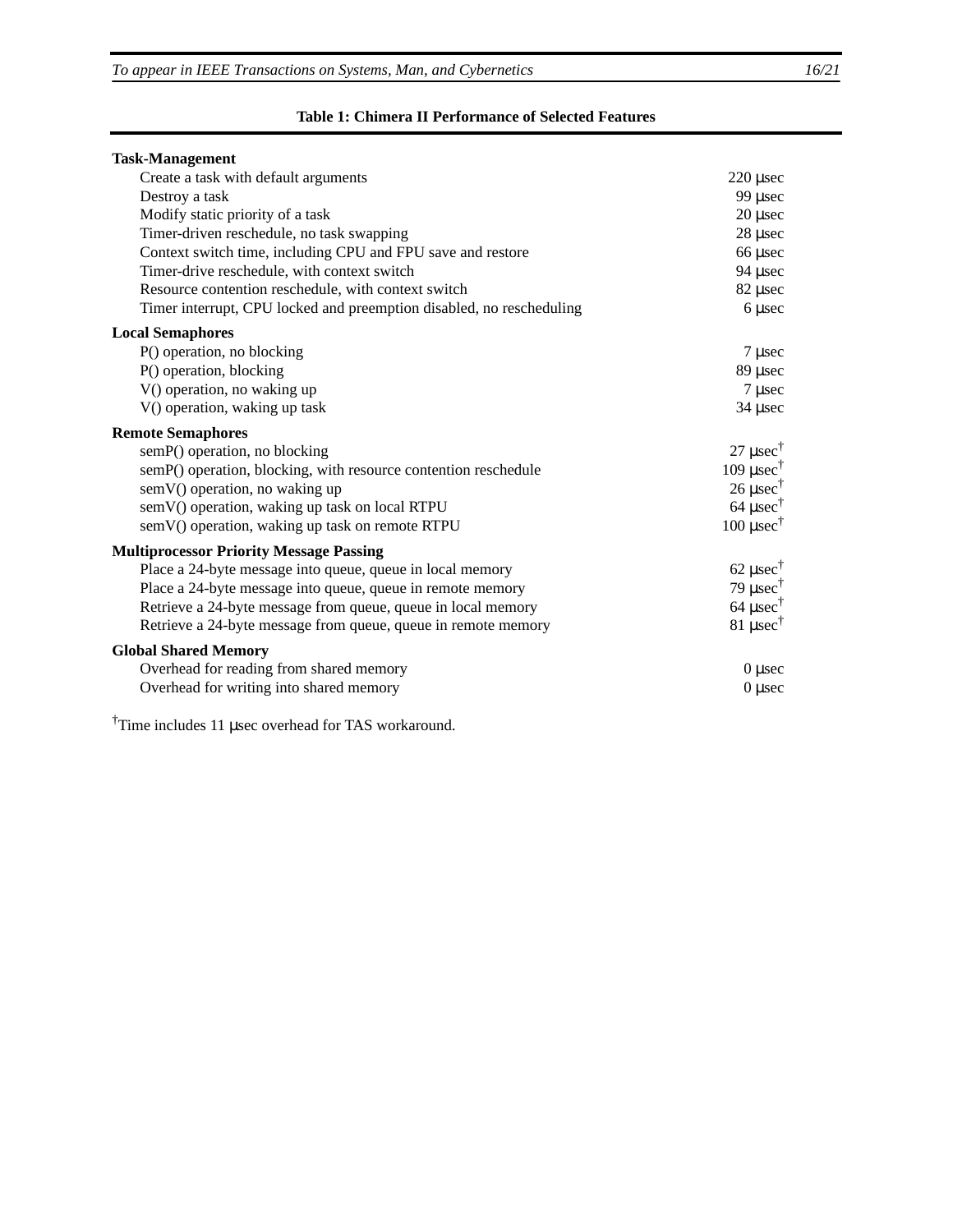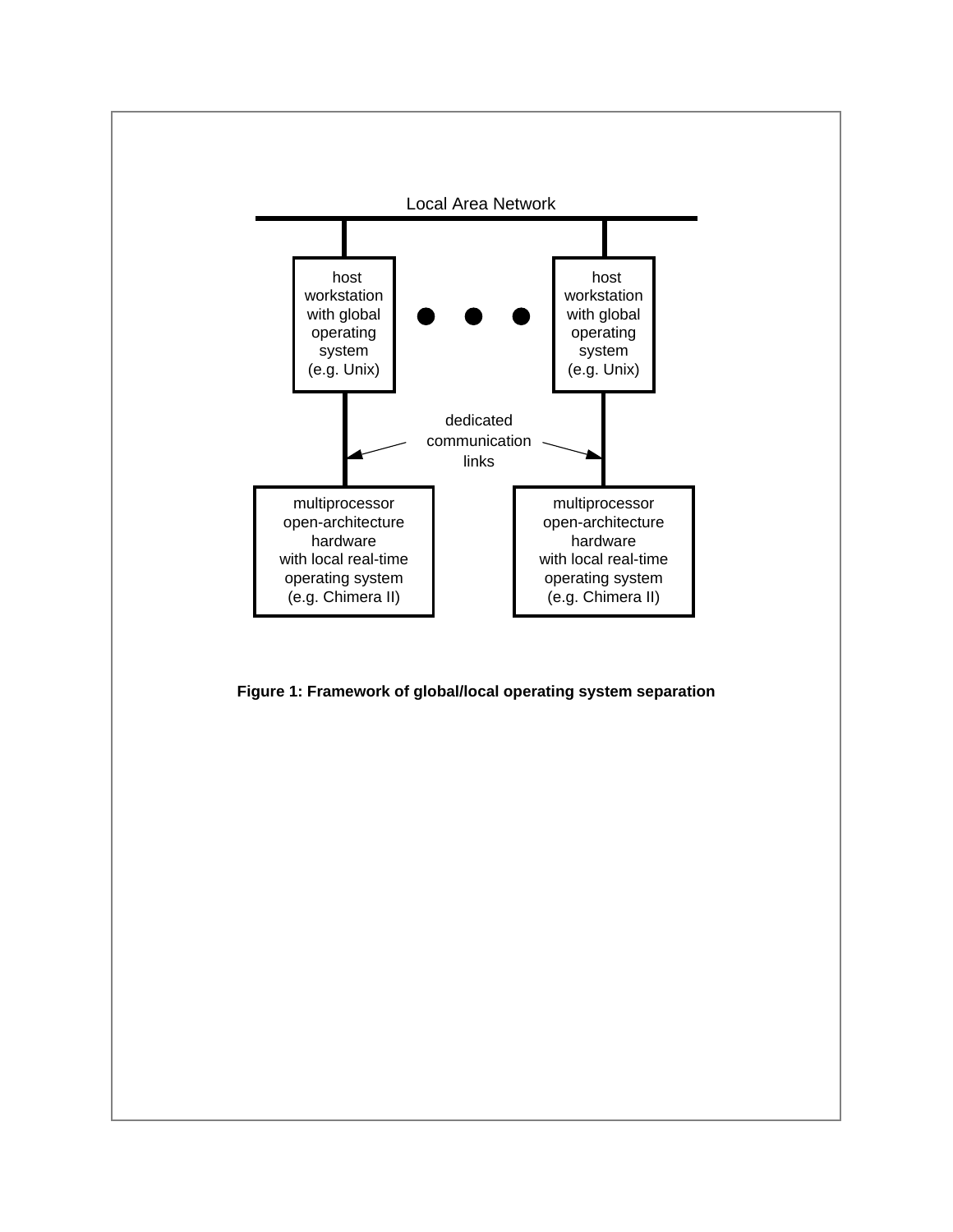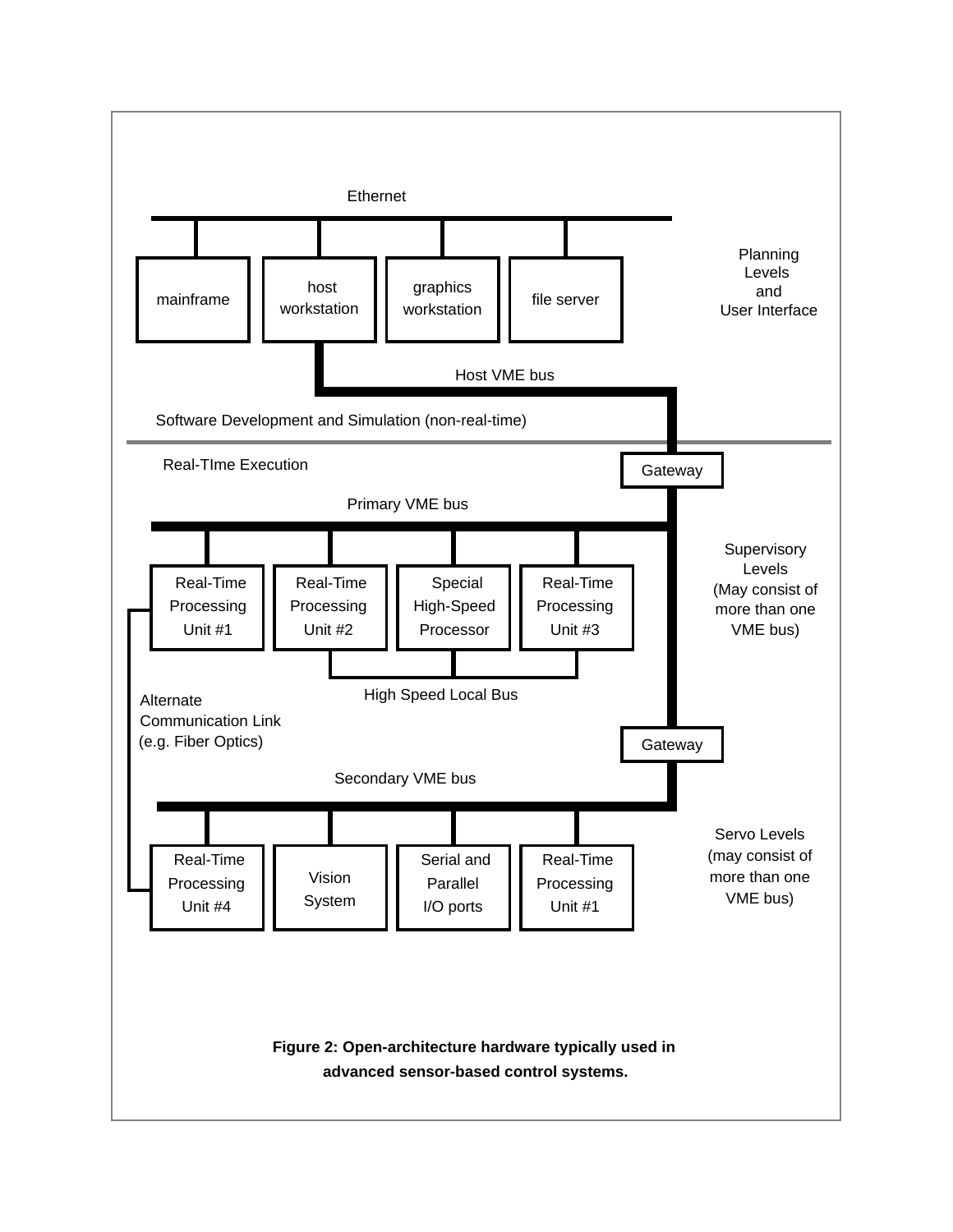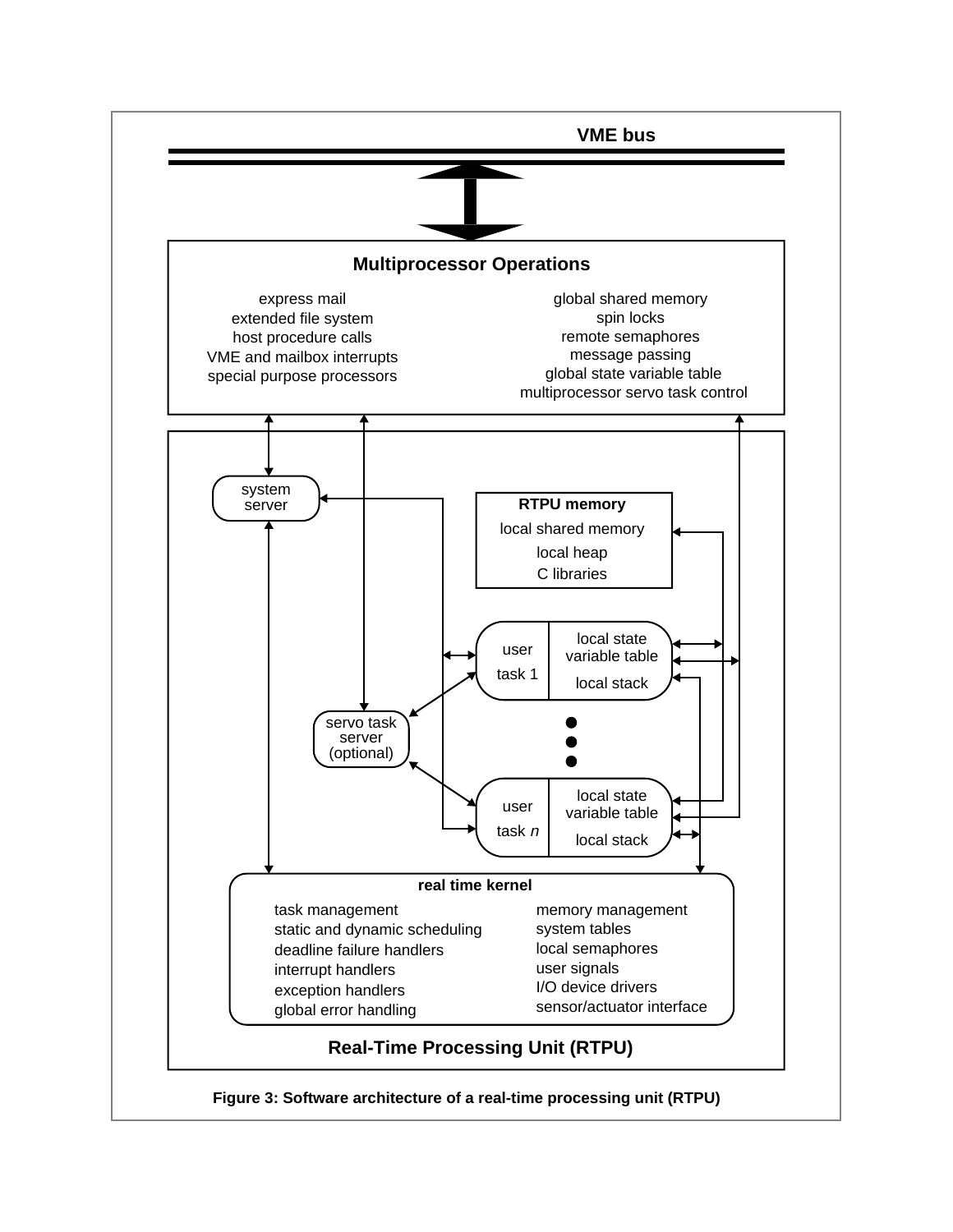